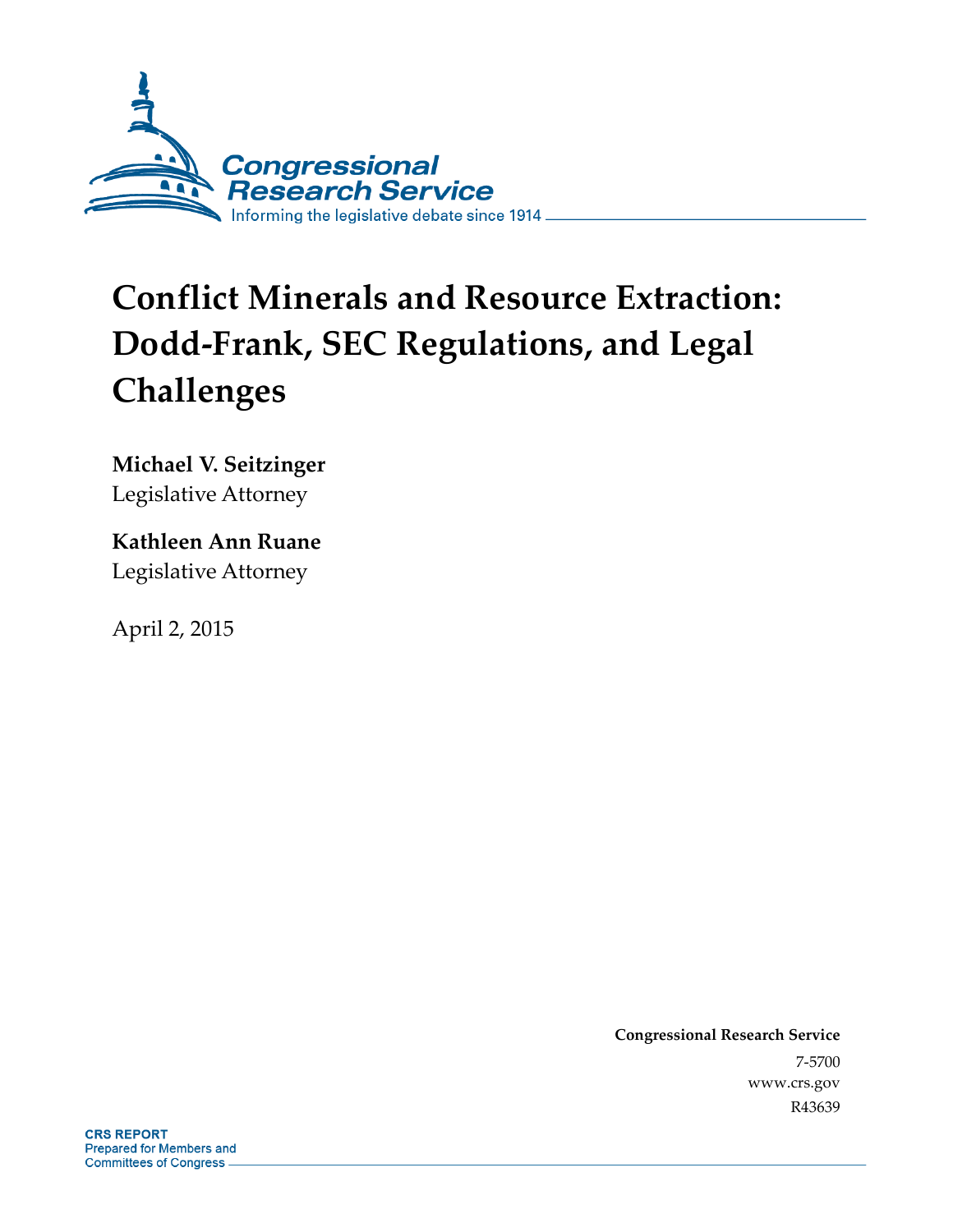## **Summary**

Two sections of the Dodd-Frank Wall Street Reform and Protection Act (Dodd-Frank) require that the Securities and Exchange Commission (SEC or Commission) issue regulations to make public the involvement of U.S. companies in conflict minerals and in resource extraction payments. Supporters of the Dodd-Frank conflict minerals statute and the SEC implementing rule believe that such disclosures could have an impact on the amount of violence involved with the mining of conflict minerals. Opponents of the statute and rule argue that they require disclosures that are arbitrary and capricious and that some of the required disclosures violate the First Amendment guarantee of freedom of speech. Supporters of the resource extraction statute and the SEC implementing rule believe that they are needed to achieve the goal of the transparency of payments made by resource extraction issuers to governments in order to foster reform and anticorruption and to improve the tax collection process. Opponents believe that they are arbitrary and capricious and violate the First Amendment. Legal challenges to the statutes and regulations have occurred, based primarily on administrative law and First Amendment grounds.

Section 1502 requires that the SEC issue rules mandating the disclosure by publicly traded companies of the origins of listed conflict minerals. Soon after the SEC issued regulations to implement this provision, the National Association of Manufacturers and other plaintiffs challenged the rules on the bases of several arguments, two of which claimed that the SEC did not conduct an appropriate cost-benefit analysis before promulgating the rule and that the rules violated the Constitution's First Amendment freedom of speech guarantee (by forcing the companies to label their products). The U.S. District Court for the District of Columbia upheld the rules, and plaintiffs appealed the decision. The Court of Appeals for the D.C. Circuit largely upheld the SEC's authority to implement the rules but struck down the portion of the rules requiring issuers to describe certain products as having been "not found to be DRC conflict free." The court found that the requirement violated the First Amendment. Recently, the D.C. Circuit Court of Appeals, sitting *en banc*, overruled an important aspect of the panel's decision finding that part of the DRC conflict mineral disclosure requirements violated the First Amendment. In light of that ruling, on November 18, 2014, the court of appeals panel agreed to rehear arguments related to the First Amendment questions presented by the case.

Section 1504 of Dodd-Frank requires the SEC to issue rules mandating resource extraction issuers to disclose payments made to a foreign government or the federal government for the purpose of the commercial development of oil, natural gas, or minerals. The SEC issued rules, and the American Petroleum Institute brought suit, arguing, among other things, that the SEC acted arbitrarily and capriciously in promulgating the rules, as well as that the rules violated the First Amendment. The U.S. District Court for the District of Columbia vacated the rules on administrative law grounds and did not reach most of the Administrative Procedure Act arguments and the First Amendment issues. The SEC is not appealing this decision and is, instead, working on Section 1504 rules that will take into consideration the court's decision. The SEC has not yet issued a new rule. On September 18, 2014, Oxfam filed a lawsuit in the U.S. District Court for the District of Massachusetts to force the SEC to issue a new resource extraction disclosure rule. The SEC has said that it cannot achieve Oxfam's timeframe demands for issuing a new rule.

This report will be updated as needed.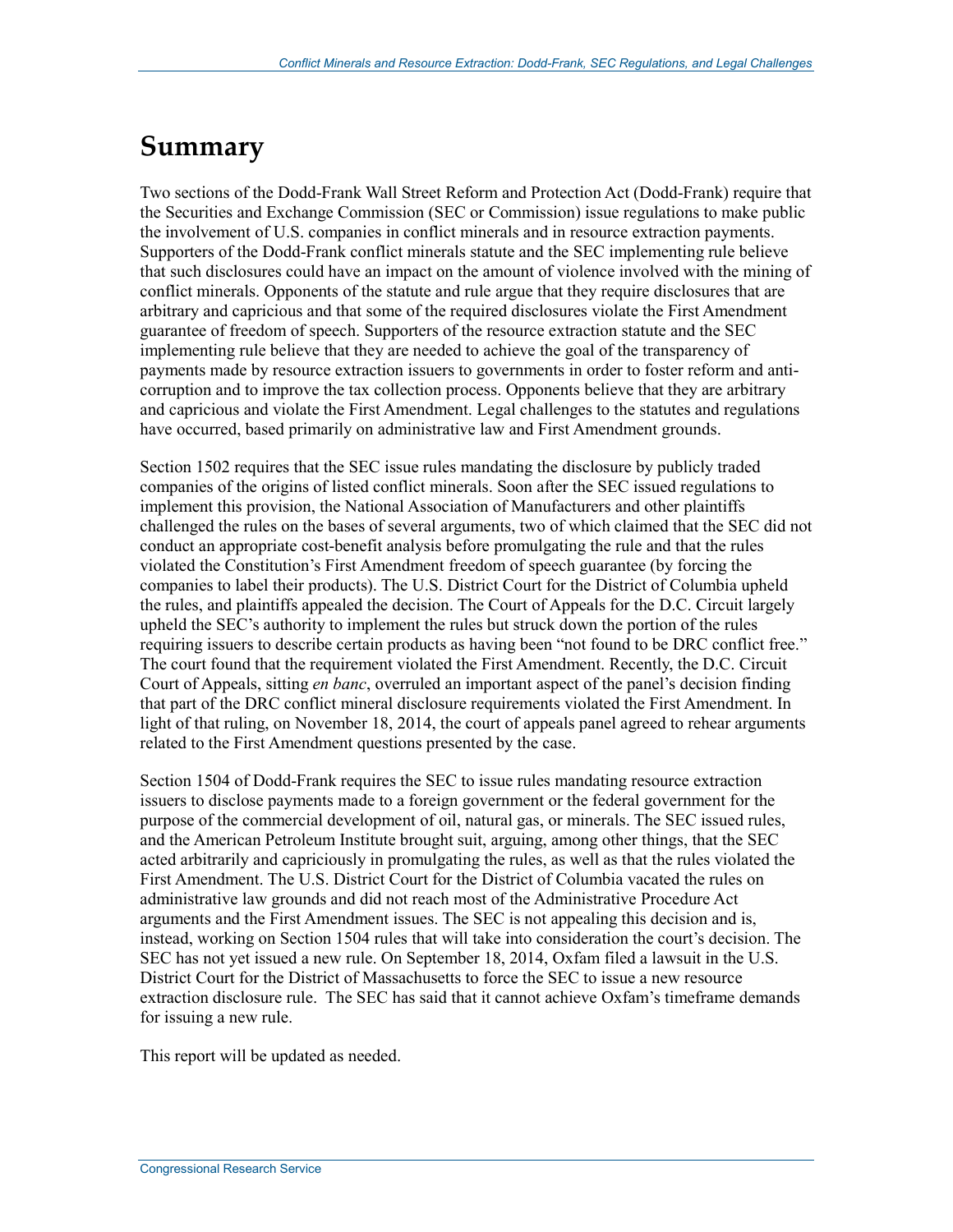## **Contents**

### Contacts

|--|--|--|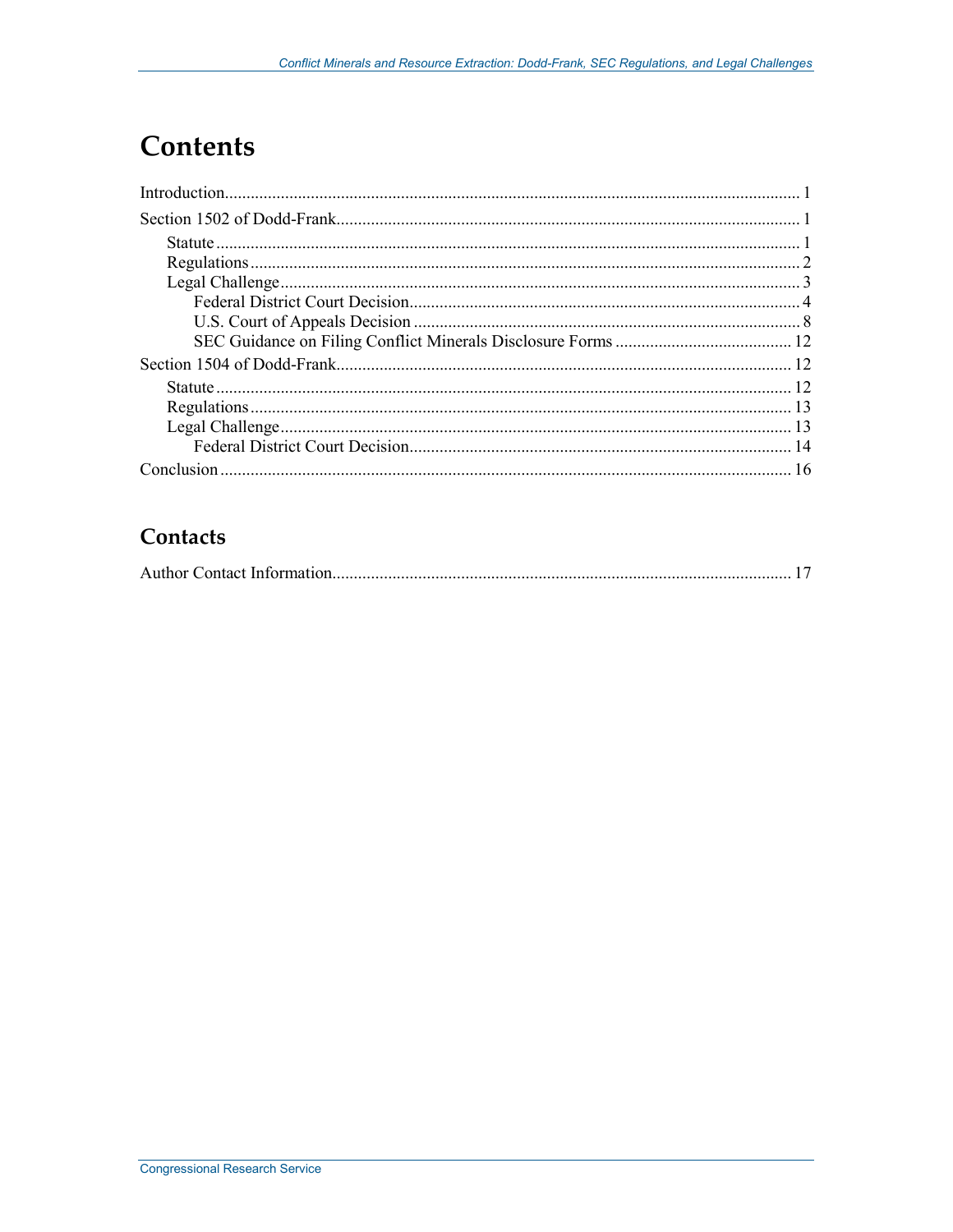## **Introduction**

Congressional hearings, news reports over the past several years, and even the 2006 film *Blood Diamond* have brought increased attention to the mining and selling of conflict minerals. Generally defined, conflict minerals are "minerals mined in conditions of armed conflict and human rights abuses, notably in the eastern provinces of the Democratic Republic of the Congo  $[DRC]$ .... "<sup>1</sup>

Resource extraction payments have also received global attention. The Extractive Industries Transparency Initiative, begun in 2002, is an organization made up of sponsoring countries (the United States is one), natural resource extractive companies, and other nongovernmental organizations. Their goal is the transparency of all payments made by resource extraction issuers to governments. $2$ 

Concerned about the armed conflicts in the DRC and about the need for transparency of resource extraction payments, Congress in the Dodd-Frank Wall Street Reform and Consumer Protection Act (Dodd-Frank)<sup>3</sup> added two sections to deal with these issues. Both of the sections require the issuing of regulations by the Securities and Exchange Commission (SEC or Commission) in order to make public the involvement of U.S. companies in conflict minerals and in resource extraction payments. Very briefly, Section 1502 mandates the SEC to issue rules requiring the disclosure by publicly traded companies of the origins of listed conflict minerals. Section 1504 mandates SEC rules requiring resource extraction issuers to disclose payments made to a foreign government or the federal government for the purpose of the commercial development of oil, natural gas, or minerals. The SEC has issued final rules, and court cases have challenged the rules on several grounds.

## **Section 1502 of Dodd-Frank**

### **Statute**

Section 1502 of Dodd-Frank, codified at 15 U.S.C. Section 78m(p), mandates that the SEC issue regulations requiring publicly traded companies filing annual and other reports with the SEC to disclose annually the origins of conflict minerals necessary to its operations if the minerals originate from the Democratic Republic of the Congo (DRC) or an adjoining country. Congress enacted this requirement because of its belief that the "exploitation and trade of conflict minerals originating in the Democratic Republic of the Congo is helping to finance conflict characterized by extreme levels of violence in the eastern Democratic Republic of the Congo, particularly sexual- and gender-based violence and contributing to an emergency humanitarian situation therein.... "<sup>4</sup> If the minerals originate from the DRC or an adjoining country, the company must file a report with the SEC and include such information as a description of its due diligence on the

<sup>&</sup>lt;sup>1</sup> http://en.wikipedia.org/wiki/Conflict\_minerals. For purposes of this report, diamonds are not defined as "conflict minerals."

<sup>&</sup>lt;sup>2</sup> http://eiti.org.

<sup>3</sup> P.L. 111-203, 124 Stat. 1376 (2010).

<sup>4</sup> Dodd-Frank, Section 1502(a).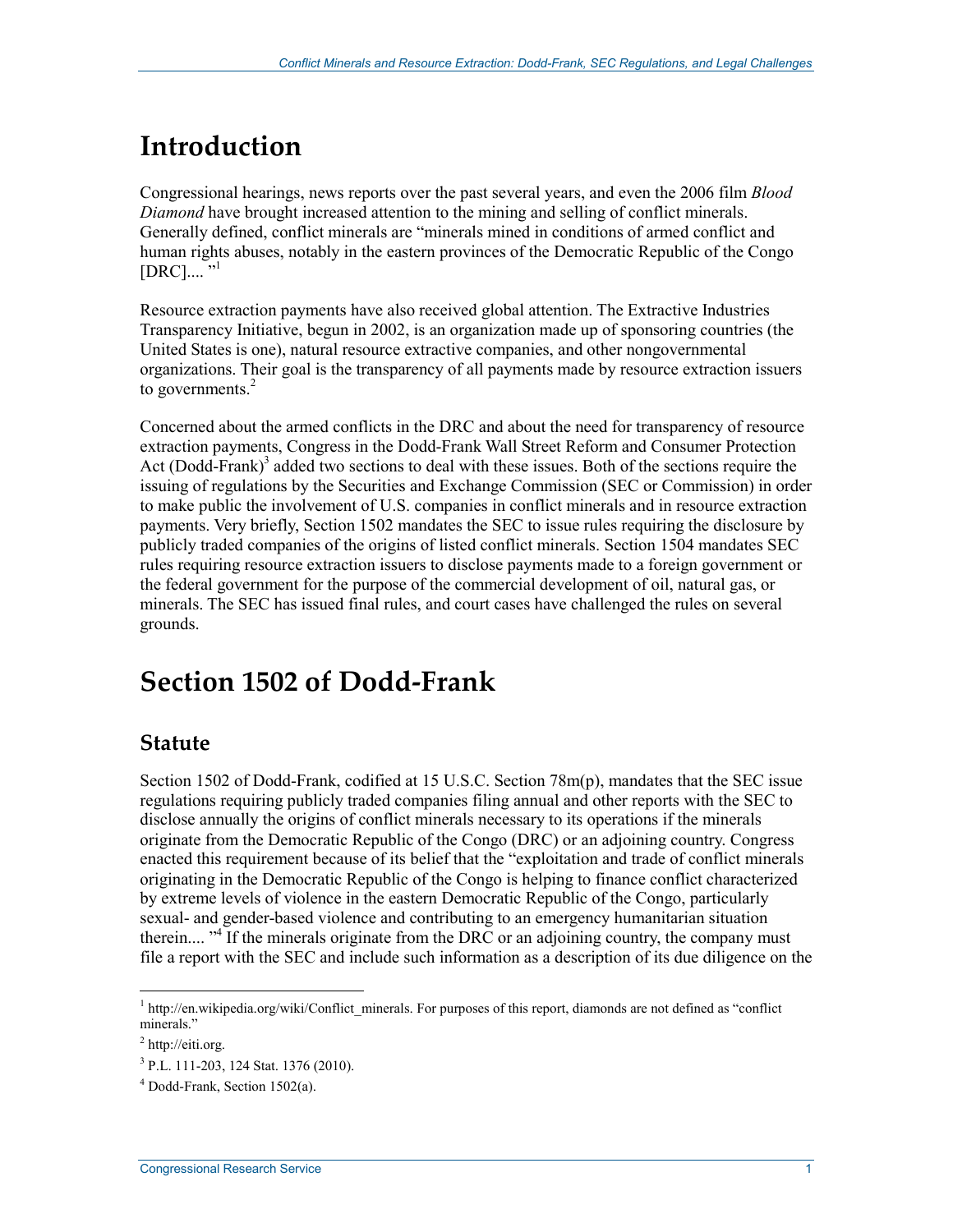source and chain of custody of the minerals and a description of the products manufactured or contracted to be manufactured that are not DRC conflict free. (DRC conflict free products are products which do not contain minerals directly or indirectly financing or benefiting armed groups in the DRC or an adjoining country.) Dodd-Frank defines "conflict mineral" as: "(A) columbite-tantalite (coltan) [used to produce tin], cassiterite, gold, wolframite [used to produce tungsten], or their derivatives; or (B) any other mineral or its derivatives determined by the Secretary of State to be financing conflict in the Democratic Republic of the Congo or an adjoining country."<sup>5</sup>

### **Regulations**

On August 22, 2012, the SEC voted 3-2 to adopt final rules to require publicly traded companies to disclose information related to their use of conflict minerals.<sup>6</sup> 17 C.F.R. Section 240.13p-1 requires every company filing reports with the SEC having "conflict minerals which are necessary to the functionality or production of a product manufactured or contracted by that registrant to be manufactured" to file a report on Form  $SD<sup>7</sup>$  to disclose required information.

In complying with the requirements of Form SD, the company must in good faith conduct a reasonable country of origin inquiry concerning its necessary conflict minerals. If the company determines that its necessary conflict minerals did not originate in the DRC or an adjoining country or if the company reasonably believes that its necessary minerals came from recycled or scrap sources, it must disclose its determination and describe the inquiry it made in arriving at its determination. If, on the other hand, the company knows or has reason to believe that any of its necessary conflict minerals originated in the DRC or an adjoining country and are not from recycled or scrap sources, it must exercise due diligence on the source and chain of custody of the minerals. Depending upon the results of the due diligence, the company may be required to file a Conflict Minerals Report as an exhibit to its specialized disclosure report.

The Conflict Minerals Report must contain information about the registrant's due diligence and a product description. The company must use due diligence which conforms to a nationally or internationally recognized due diligence framework if a framework is available for the conflict mineral, including but not limited to an independent private sector audit in accordance with standards established by the Comptroller General; disclose steps that it has taken or will take if products are DRC conflict undeterminable to mitigate the risk that the minerals benefit armed groups; and exercise appropriate due diligence in determining the source and chain of custody of necessary conflict minerals if a recognized due diligence framework does not exist. The product description for products not found to be DRC conflict free or DRC conflict undeterminable must have a description of those products, the facilities used to process the necessary conflict minerals in those products, the country of origin of the necessary conflict minerals, and efforts to determine the mine or location of origin. If the necessary conflict minerals are from only recycled or scrap sources, those products may be considered DRC conflict free, thereby freeing a company from having to provide the above product information.

 5 Dodd-Frank, Section 1502(e)(4).

<sup>6</sup> 17 C.F.R. §§240.13p-1 and 248.

 $^7$  A copy of Form SD may be found at http://www.sec.gov/about/forms/formsd.pdf. Form SD is a new disclosure form to be used for specialized disclosure not included within an issuer's periodic or current reports.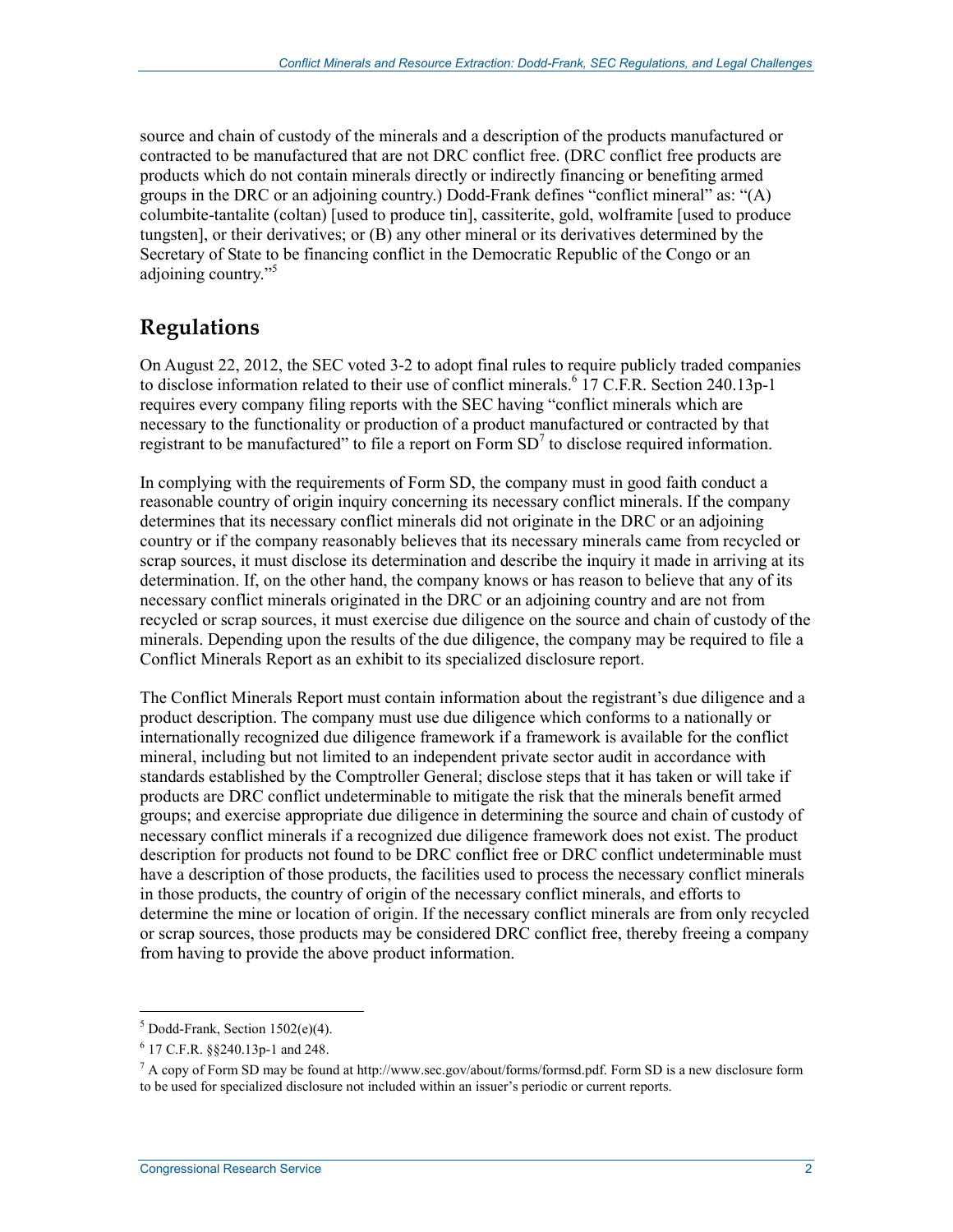The SEC made a number of changes from the proposed rule to the final rule, several of which were at the urging of business groups such as the Chamber of Commerce. Nevertheless, critics complained that compliance costs would be excessive and that, in many cases, companies, despite due diligence, would be unable to meet the SEC's requirements.<sup>8</sup> A legal challenge to the SEC's rule occurred.

## **Legal Challenge**

The National Association of Manufacturers (NAM), the Chamber of Commerce, and the Business Roundtable filed a lawsuit to challenge the SEC rule. *National Association of Manufacturers v. Securities and Exchange Commission*<sup>9</sup> challenged the rule on the basis of several arguments:

- 1. The SEC did not conduct a proper cost-benefit analysis, as required by Sections  $3(f)^{10}$  and  $23(a)(2)^{11}$  of the Securities Exchange Act.
- 2. The SEC incorrectly concluded that the statute did not allow it to adopt a *de minimis* exception (allowing only a trace amount of a conflict mineral) to the rule.
- 3. The rule improperly required due diligence and a report from a company having only a reason to believe that conflict minerals may have originated in the covered region.
- 4. The SEC required a company to use an extremely burdensome approach in tracing minerals back to their smelter or refiner.
- 5. The SEC mistakenly interpreted the statute to apply to companies which only contracted for the manufacture of products and did not actually manufacture any products.
- 6. The rule was inconsistent by giving small issuers four years to be able to trace conflict minerals in their supply chain but only two years for large issuers, many of whom may have to obtain information from small companies to meet their obligations.
- 7. The statute and the rule violated the Constitution's First Amendment guarantee of freedom of speech by requiring a company to describe its products as not DRC conflict free even when it is simply unable to trace its supply chains to determine the minerals' origins, thereby forcing a company falsely to associate itself with groups involved in human rights violations.

Amnesty International intervened as defendants in the case to defend the regulations.<sup>12</sup>

<sup>8</sup> http://www.complianceweek.com/critics-of-secs-conflict-minerals-rule-speak-out-at-appeal-hearing/article/328332. <sup>9</sup> No. 13-cv-635 (D.D.C. July 23, 2013).

 $10$  15 U.S.C. §78c(f). "Whenever pursuant to this chapter the Commission is engaged in rulemaking, or in the review of a rule of a self-regulatory organization, and is required to consider or determine whether an action is necessary or appropriate in the public interest, the Commission shall also consider, in addition to the protection of investors, whether the action will promote efficiency, competition, and capital formation."

<sup>&</sup>lt;sup>11</sup> 15 U.S.C. §78w(a)(2). "The Commission and the Secretary of the Treasury, in making rules and regulations pursuant to any provision of this chapter, shall consider among other matters the impact any such rule or regulation would have on competition...."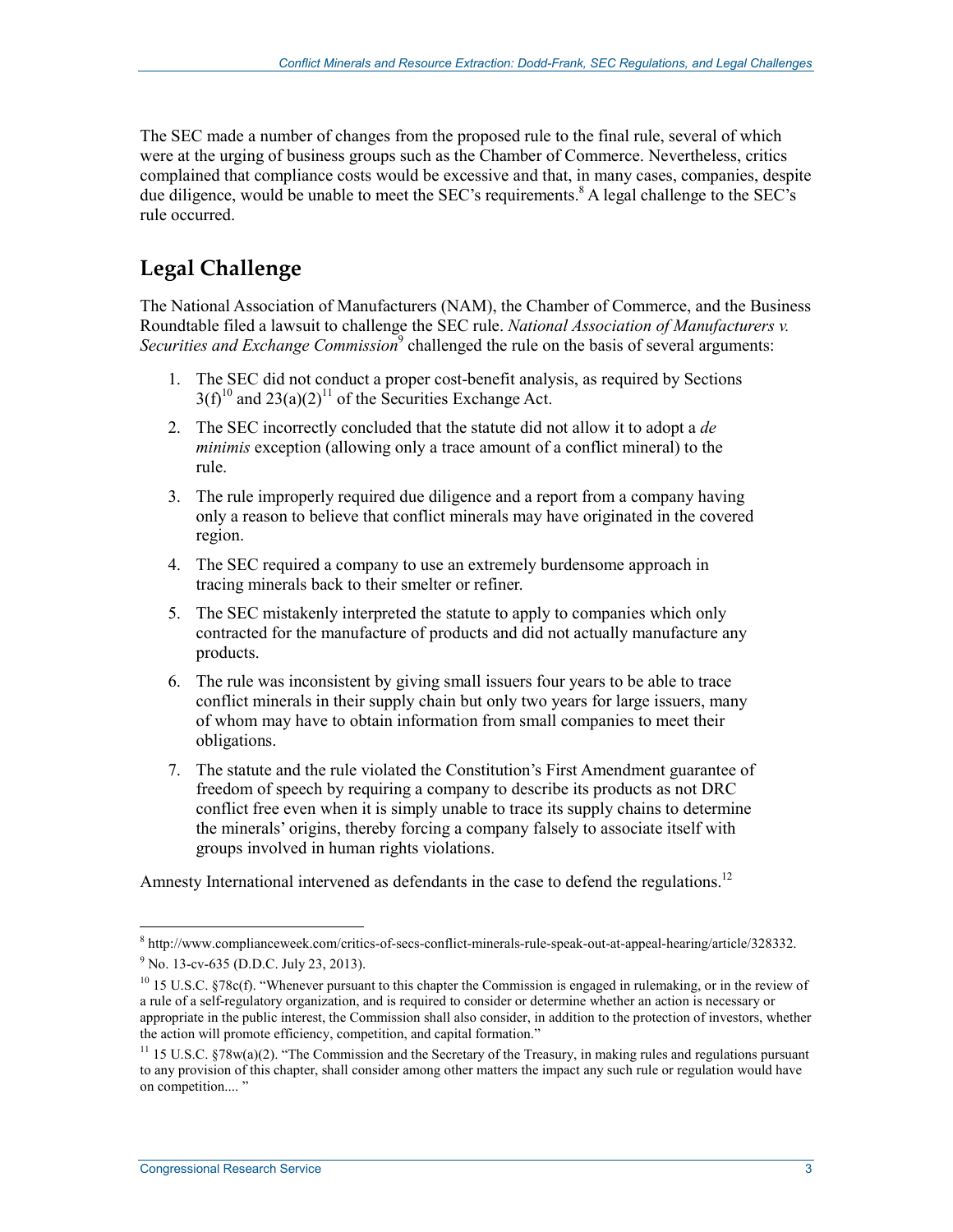#### **Federal District Court Decision**

On July 23, 2013, the United States District Court for the District of Columbia (D.C. District Court) held that the SEC complied with its cost-benefit analysis and other Administrative Procedure Act (APA) requirements and that it did not violate the Constitution's First Amendment.

In its analysis, the court placed the plaintiffs' arguments into two separate categories of claims:

- 1. The SEC, in issuing the rule, did not adhere to the Administrative Procedure Act  $(APA)$ ,<sup>13</sup> thereby ignoring its statutory obligations under the Securities Exchange  $Act<sup>14</sup>$  and engaging in rulemaking that was arbitrary and capricious.
- 2. The statute and the rule violated the Constitution's First Amendment freedom of speech guarantee.

#### *Administrative Procedure Act Challenge*

In analyzing the plaintiffs' APA claims, the court started with the APA statutory language that agency action is unlawful if it is "arbitrary, capricious, an abuse of discretion, or otherwise not in accordance with law."<sup>15</sup> The court then discussed cases that have ruled that the arbitrary and capricious standard is narrow and that a court cannot substitute its judgment for the agency's judgment. ("[T]he agency's action remains 'entitled to a presumption of regularity,' *Citizens to Preserve Overton Park, Inc. v. Volpe, 401 U.S. 402, 414-16 (1971)."*)<sup>16</sup> Nevertheless, the court must be satisfied that the agency's statutory interpretation has a rational connection with the choice that it has made.

The Supreme Court in *Chevron U.S.A., Inc. v. Natural Resources Defense Council*<sup>17</sup> limited a court's role in reviewing agency interpretations of statutes.<sup>18</sup> The D.C. District Court discussed the two-part *Chevron* test in examining the SEC's interpretation of the statute. Under the *Chevron* test, the court must first determine "whether Congress has directly spoken to the precise question at issue<sup>"19</sup> (Step One). If so, the court's inquiry ends and the statutory language controls. If the statute is ambiguous, the reviewing court must consider whether the agency's interpretation is a permissible interpretation of the statute (Step Two).

 $\overline{a}$ 

<sup>(...</sup>continued)

 $12$  "The Democratic Republic is facing escalating conflict, killings, and displacement," said Suzanne Nossel executive director of Amnesty International USA. "Strict legal requirements are needed to prevent corporate interests and profitseeking from fueling human rights abuses.... Amnesty International USA has spent years working to expose and eliminate links between these minerals and violence in the region." http://www.amnestyusa.org/news/press-releases/ amnesty-international-to-defend-conflict-minerals-reporting-requirements-from-attacks-by-corporate-g.

<sup>13 5</sup> U.S.C. §§551 *et seq*.

<sup>14 15</sup> U.S.C. §§78a *et seq*.

<sup>15 5</sup> U.S.C. §706(2).

<sup>16 956</sup> F. Supp. 2d 43, 54 (D.D.C. 2013).

<sup>17 467</sup> U.S. 837 (1984).

<sup>18</sup> *See* CRS Report R43203, *Chevron Deference: Court Treatment of Agency Interpretations of Ambiguous Statutes*, by Daniel T. Shedd and Todd Garvey.

 $19\,956$  F. Supp. 2d at 55.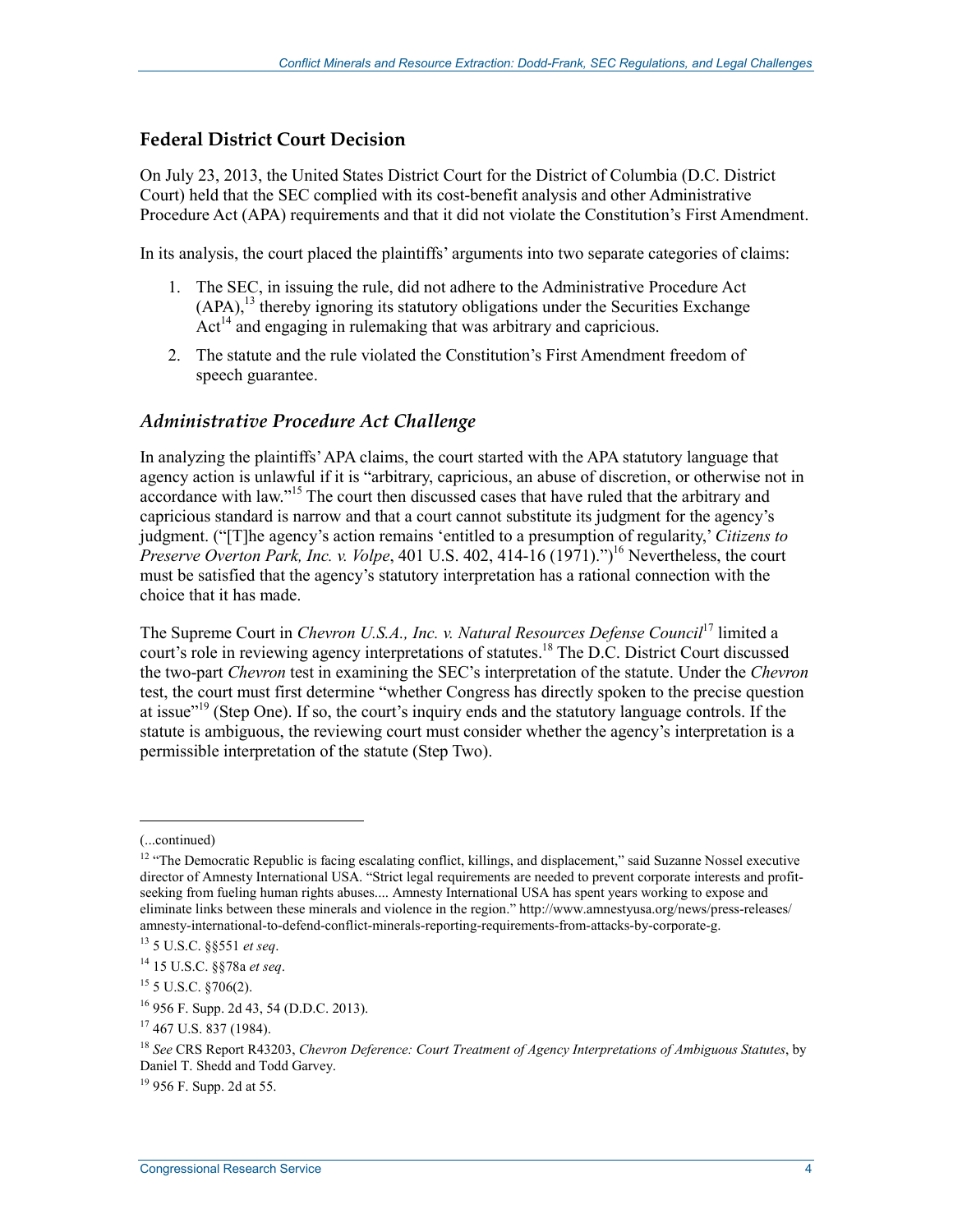The district court first examined plaintiffs' claim that the SEC did not properly analyze the costs and benefits of the rule, in violation of the requirements under the Securities Exchange Act that the SEC consider "whether the action will promote efficiency, competition and capital formation<sup>"20</sup> and ensure that the rule does not "impose a burden on competition not necessary or appropriate in furtherance of the purposes of  $n^{21}$  the Exchange Act. Plaintiffs alleged that the SEC did not properly analyze the costs and benefits of the rule because it had not independently determined whether the rule was necessary or appropriate to decrease conflict and violence in the DRC. The court disagreed with this charge.

According to the court, the Exchange Act provisions cited by plaintiffs (even if they applied, which is not certain, since Section 1502 of Dodd-Frank did not reference them), did not require the type of analysis that plaintiffs claimed was necessary. Instead, the provisions required only SEC consideration of such matters as promotion of efficiency and not imposing a burden upon competition. "Simply put, there is no statutory support for Plaintiffs' argument that the Commission was required to evaluate whether the Conflict Mineral Rule would actually achieve the social benefits Congress envisioned."<sup>22</sup> Plaintiffs cited D.C. Circuit Court cases<sup>23</sup> as precedent for SEC rule invalidation. The court responded that the cases which plaintiffs cited were based on "shortcomings on the Commission's part with respect to the *economic* implications of its actions—economic implications that the SEC was statutorily required to consider in adopting the challenged rules."24 In contrast, according to the court, those decisions could not provide support to plaintiffs' argument that the rule must be invalidated because the SEC did not consider whether the rule would actually achieve the humanitarian benefits which Congress identified. In issuing the rule, according to the court, the SEC correctly maintained that its role was not to second-guess Congress but, instead, to issue a rule that would promote the benefits that Congress identified. The court, therefore, seemed to find that, even if compliance with the cost-benefit and competition requirements of the Exchange Act were necessary, the SEC satisfied the second prong requirement of the *Chevron* test that the rule must be a permissible interpretation of the statute.

Therefore, upon review of the record, the Court is convinced that the Commission appropriately considered the various factors that Sections  $3(f)$  and  $23(a)(2)$  of the Exchange Act actually require. No statutory directive obliged the Commission to reevaluate and independently confirm that the Final Rule would actually achieve the humanitarian benefits Congress intended. Rather, the SEC appropriately deferred to Congress's determination on this issue, and its conclusion was not arbitrary, capricious, or contrary to law—whether because of some statutory directive under the Exchange Act or otherwise.

Plaintiffs also complained that the SEC was incorrect in not providing any type of *de minimis* exception from the rule's coverage. They contended that the SEC wrongly interpreted the statute to mean that it did not have the authority to determine a *de minimis* threshold and that, even if the

<sup>20</sup> Section 3(f) of the Securities Exchange Act, *codified at* 15 U.S.C. §78c(f).

<sup>21</sup> Section 23(a)(2) of the Securities Exchange Act, *codified at* 15 U.S.C. §78w(a)(2).

<sup>22 956</sup> F. Supp. 2d at 56.

<sup>23</sup> *See e.g.,* Business Roundtable v. Securities and Exchange Commission, 647 F.3d 1144 (D.C. Cir. 2011); American Equity Investment Life Insurance Company v. Securities and Exchange Commission, 613 F.3d 166 (D.C. Cir. 2010); and Chamber of Commerce v. Securities and Exchange Commission, 412 F.3d 133 (D.C. Cir. 2005), all of which to some extent vacated SEC rules because of the Commission's failure to consider the effect of the rule upon efficiency, competition, and capital formation.

 $24$  956 F. Supp. 2d at 57.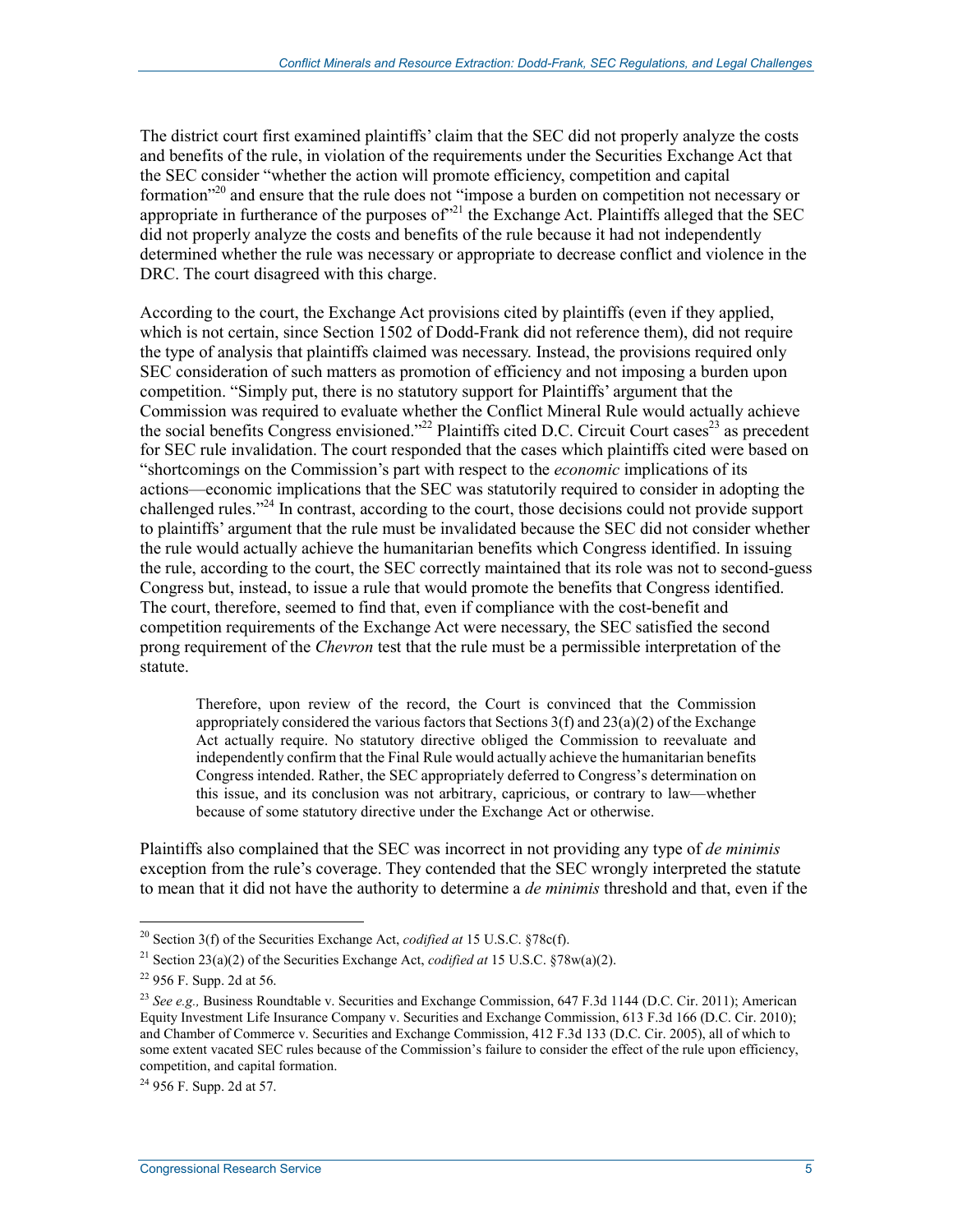SEC was correct in not providing a *de minimis* exception, its analysis of the issue was arbitrary and not able to survive APA review. Plaintiffs stated that the SEC could have used its general exemptive authority under the Exchange Act, allowing it to "exempt ... any class or classes of persons, securities, or transactions, from any provision or provisions [of the Exchange Act] or of any rule or regulation thereunder, to the extent that such exemption is necessary or appropriate in the public interest, and is consistent with the protection of investors."25

To this argument, the SEC stated that it was well aware of its exemptive authority but that its discretion in interpreting the statute allowed it not to provide a *de minimis* exception. The district court agreed with the SEC that it was correct in exercising its independent judgment in declining to adopt a *de minimis* exception, and the court believed that it could not say that the SEC's determination was unreasonable or without a rational connection in violation of the APA.

Plaintiffs next contested as inconsistent with the statute the part of the rule requiring due diligence and reports when the minerals "did originate" or "may have originated" in the DRC. According to the plaintiffs, the statute required due diligence and reports only when the minerals "did originate" in the DRC. Plaintiffs further stated that, even if the statute were ambiguous, the SEC's interpretation merited no deference because the SEC acted arbitrarily and capriciously. The court replied to this argument that, because the statute did not directly speak to the specific circumstances which trigger disclosure obligations, the SEC appropriately construed the statute as ambiguous (*Chevron* Step One) and interpreted the statute in a reasonable and permissible way (*Chevron* Step Two).

Plaintiffs argued that the SEC's extension of the rule to issuers that only contract to manufacture products with necessary conflict minerals instead of limiting the rule's coverage to issuers that themselves manufacture the products was contrary to the statute and also arbitrary and capricious. The plaintiffs argued that the SEC's interpretation failed *Chevron* Step One because the statute limits its coverage to issuers which manufacture products. The SEC countered that Section 1502 was ambiguous on this point. The court stated that it found no "clear and plain meaning" from the words of the statute and that, because both parties made credible arguments suggests that Congress did not make its meaning plain in the statute. The court went on to point out that the term "manufacture" is inherently ambiguous and that few authorities limit manufacturing only to fabrication. Because the court could not say that the statute was unambiguous, it could not grant plaintiffs' *Chevron* Step One argument. As for plaintiffs' argument that the SEC's rule was arbitrary and capricious, the court stated that the rule's application to issuers that contract to manufacture was a "perfectly permissible construction of Section 1502" and not arbitrary, capricious, or contrary to law.

Plaintiffs' final argument—that the rule violated the APA—challenged the four-year phase-in period for small companies and two-year phase-in period for large companies as arbitrary and capricious. Because some small companies are part of the supply chains of large companies, plaintiffs argued, small companies do not have to provide the information that large companies must report within the two-year phase-in period, resulting in an unreasonable burden upon large companies. The court stated that the plaintiffs' concerns, though not altogether unfounded, were "overinflated" and that it was not unreasonable for the SEC to have a bifurcated phase-in period.

<u>.</u>

 $^{25}$  15 U.S.C. §78mm(a)(1).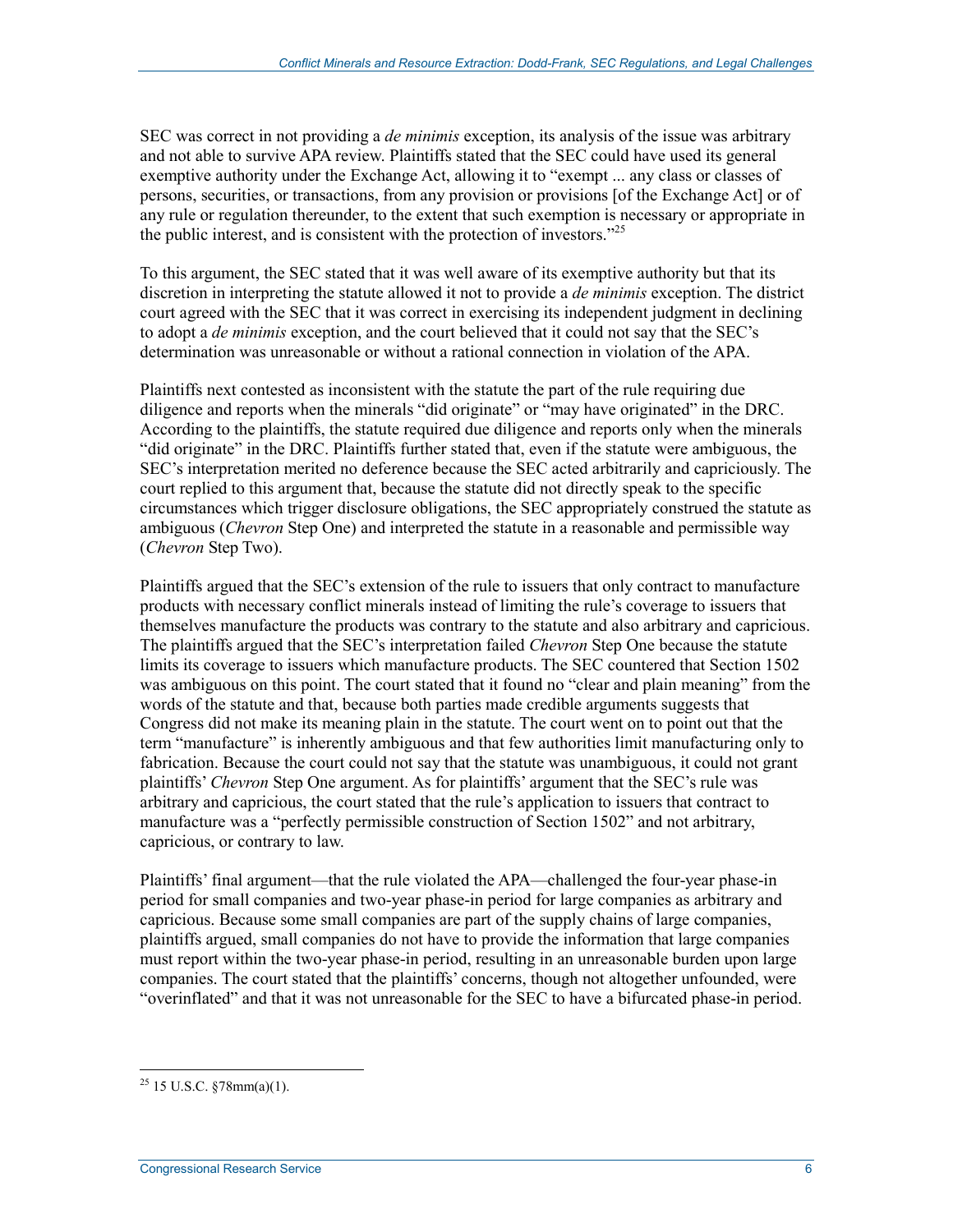#### *First Amendment Challenge*

The court went on to analyze the NAM's claims that the portion of the rules that required companies to declare on their websites that certain products were "not found to be DRC conflict free," violated their First Amendment rights.<sup>26</sup> The plaintiffs did not challenge the portion of the rule that required disclosure of this information to the SEC, which may have qualified for a lower standard of review than the public disclosure requirement. The court would ultimately find that the public disclosure requirement comported with the First Amendment.

The court began by discussing the proper standard of review for the rules. The SEC had argued that the rules should be analyzed under the "rational basis" standard which can be applied to certain factual disclosure requirements. Under this standard, initially announced by the Supreme Court in *Zauderer v. Office of Disciplinary Counsel*<sup>27</sup> "purely factual and uncontroversial" disclosures are permissible if they are 'reasonably related to the State's interest in preventing deception of consumers,' provided the requirements are not 'unjustified or unduly burdensome."<sup>28</sup> According to the district court at the time of the decision, D.C. Circuit precedent had further indicated that this standard may only be applied to disclosure requirements intended to prevent consumer deception.<sup>29</sup> Because the SEC conceded that the conflict minerals rules were not aimed at preventing consumer deception, the D.C. District Court declined to apply the rational basis standard. Looking to circuit precedent for which standard to apply, the court ultimately decided that, given the commercial context in which the regulations arose, the court would apply the general "intermediate scrutiny" standard applied to commercial speech commonly known as the *Central Hudson* test.<sup>30</sup>

Under the Supreme Court's *Central Hudson* test, in order to survive review a regulation must (1) address a substantial government interest; (2) directly advance that interest; and (3) be narrowly tailored to achieve that interest.31 Under *Central Hudson*, the narrow tailoring prong is met if there is a reasonable fit between the means chosen and the interest sought to be achieved by the regulation. NAM agreed that the government has a substantial interest in promoting peace in the DRC. However, NAM contended that requiring companies to disclose whether their products were "DRC conflict free" did not directly advance that interest, nor was it a reasonable fit between means and ends.

Specifically, the plaintiffs argued that Congress had provided no hard evidence that public disclosures regarding whether a product is "DRC conflict free" would actually lead to the promotion of peace in the DRC and the regulation, therefore, could not be said to directly advance the government's interest. While the court did agree that the burden of showing that a regulation directly advances a particular interest is not satisfied by mere conjecture, and that the government must demonstrate that the regulation will materially relieve the identified harm, the court also found that there are more types of permissible evidence of direct advancement than

<sup>&</sup>lt;sup>26</sup> 956 F. Supp. 2d at 73.

 $27$  471 U.S. 626 (1985).

<sup>28 956</sup> F. Supp. 2d at 77 (quoting R.J. Reynolds Tobacco Co. v. FDA, 696 F.3d 1205, 1212 (D.C. Cir. 2012) (*quoting* Zauderer v. Office of Disciplinary Counsel of Supreme Court of Ohio, 471 U.S. 626, 651 (1985)).

<sup>29</sup> *See* R.J. Reynolds, 696 F.3d at 1214. This precedent would be overruled by *American Meat Institute v. USDA*, 760 F.3d 8 (D.C. Cir. 2014) *en banc*.

<sup>30 956</sup> F.Supp. 2d at 77 (*citing* Cent. Hudson Gas & Elec. Corp. v. Pub. Serv. Comm'n, 447 U.S. 557, 566 (1980).

<sup>31</sup> Cent. Hudson, 447 U.S. at 566.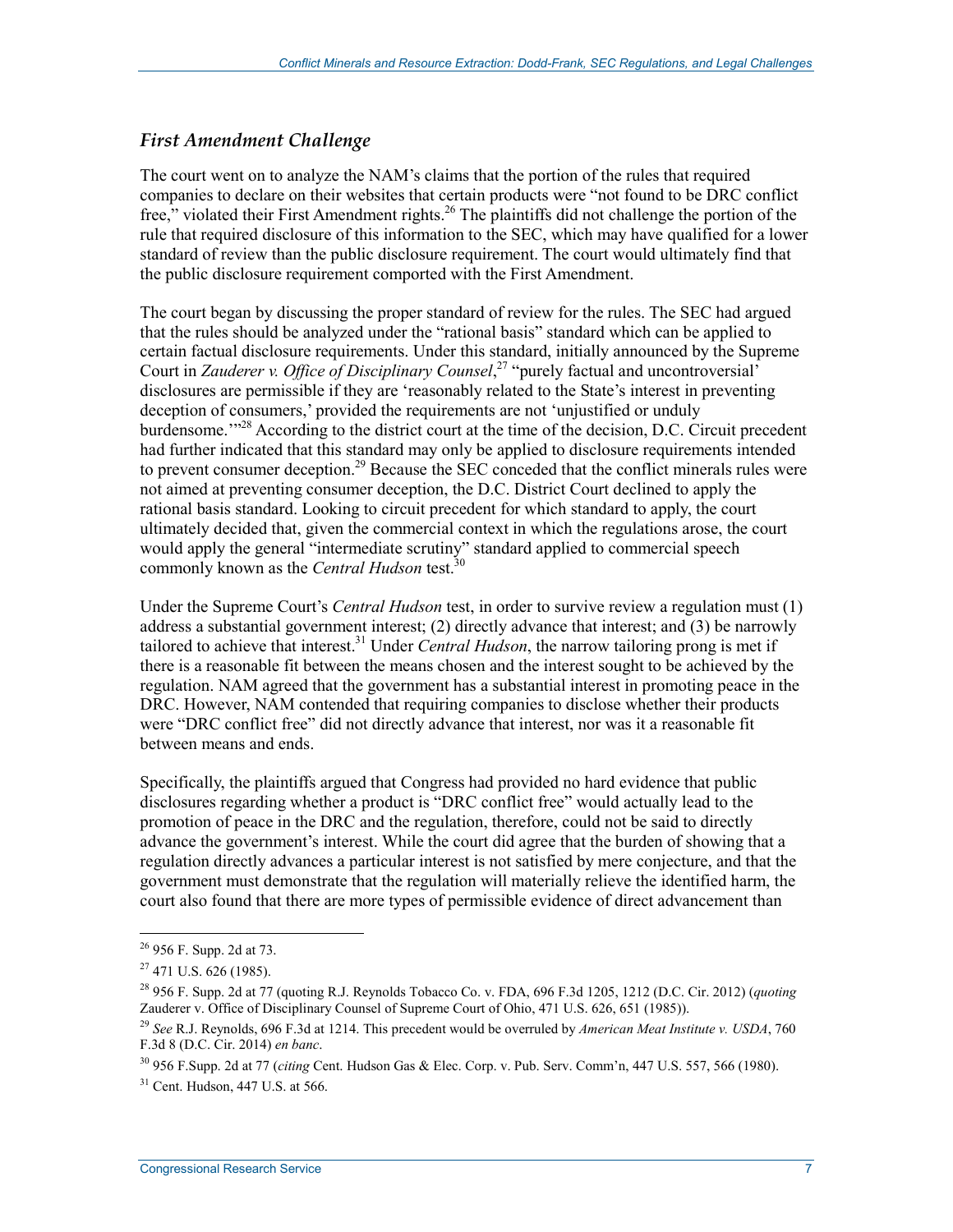empirical evidence, particularly in the context of foreign relations. The court quoted the Supreme Court's finding that, in the foreign relations context, "conclusions must often be based on informed judgment rather than concrete evidence, and that reality affects what we may reasonably insist on from the Government.<sup>33</sup> The court went on to note that Congress specifically found in the statute that the money used to purchase conflict minerals is funding the conflict in the DRC and that Congress could not "begin to solve the problem of eastern Congo without addressing where the armed groups are receiving their funding, mainly from the mining of a number of key conflict minerals."33 Congress relied on information from the State Department and the United Nations, among other sources, to reach the conclusion that requiring disclosure from companies that use these minerals in their products was a reasonable step toward bringing these issues out in the open. As a result, the court found that Congress's decision to enact this statute was based upon "informed judgment" that the regulation would directly advance its interests.<sup>34</sup>

Turning to the last prong, the plaintiff argued that there were many less restrictive means for the government to achieve its goal. The crux of the plaintiff's argument seemed to hinge upon the fact that the rules compelled companies to state on their websites that their products had not been found to be DRC conflict free. In the plaintiff's estimation, this requirement amounted to a requirement that companies brand themselves with a 'scarlet letter' of complicity in the atrocities that occur in the DRC. The court did not agree that the rule was so burdensome. The rules would require companies to post their conflict mineral reports on their websites, and companies were free to do so in whatever manner they chose. They would not have to prominently feature the fact that any of their products were "not found to be DRC conflict free," and could provide any amount of context or extra information that they wished in order to explain their findings. Furthermore, the court found that the *Central Hudson* standard requires only that Congress choose a regulation proportionate to its goals. The regulation need not even be considered by the reviewing court to be the most reasonable option to withstand scrutiny. As a result, the court held that the regulations represented a reasonable fit between the means and the ends, and concluded that the regulations withstood constitutional scrutiny.

#### **U.S. Court of Appeals Decision**

On September 18, 2013, NAM and the other plaintiffs filed an appeal of the D.C. District Court's decision with the U.S. Court of Appeals for the District of Columbia Circuit (D.C. Circuit).<sup>35</sup> On January 7, 2014, a D.C. Circuit panel heard oral argument. On April 14, 2014, a divided D.C. Circuit held that the SEC rule and the statute requiring the rulemaking ran afoul of the First Amendment but disagreed with the plaintiffs' arguments that the SEC violated the APA and the cost-benefit requirements of the Securities Exchange Act.

#### *Administrative Procedure Act Challenge*

Before addressing the First Amendment issue, the circuit court considered the APA and Securities Exchange Act challenges that NAM brought. The court stated that it was reviewing the

<sup>32 956</sup> F.Supp. 2d at 79 (*quoting* Holder v. Humanitarian Law Project, 561 U.S. 1, 130 S. Ct. 2705, 2727-28 (2010).

<sup>33</sup> *Id*. at 80 (*quoting* 156 Cong. Rec. S3817 (May 17, 2010) (statement of Sen. Durbin)).

<sup>34</sup> *Id*. at 79.

<sup>&</sup>lt;sup>35</sup> National Ass'n of Manufacturers v. SEC, 748 F.3d 359 (D.C. Cir. 2014).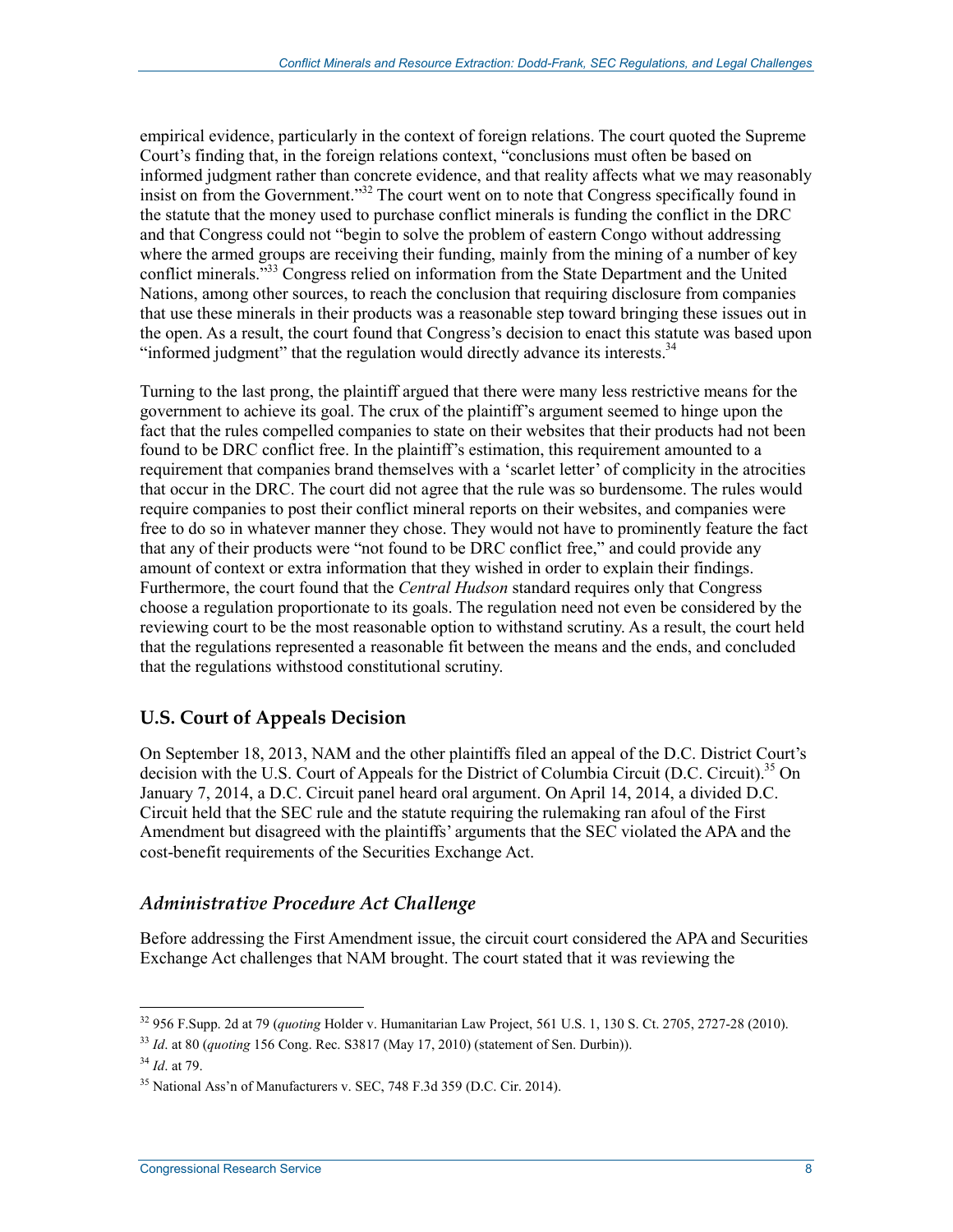"administrative record as if the case had come directly to us without first passing through the district court."36

The court first addressed NAM's claim that the SEC rule should have had an exception for *de minimis* uses of conflict minerals and that the SEC erred when it failed to create an exception and assumed that the statute foreclosed it from doing so. The court found that the SEC did not act arbitrarily and capriciously by not including a *de minimis* exception. The court found acceptable the SEC's reasoning that, because conflict minerals may often be used in very limited quantities, a *de minimis* exception might interfere with the intent of Congress in enacting the statute.

The court next addressed the final rule's requirement that an issuer must conduct due diligence if it has reason to believe that conflict minerals may have originated in covered countries. NAM argued that this requirement contravened the statute, which, in NAM's view, required issuers to submit a report to the SEC only in cases in which the conflict minerals actually did originate in the covered countries. In responding to NAM's argument, the court used the *Chevron* reasoning that, if a statute "is silent or ambiguous with respect to the specific issue at hand," the agency has the authority to use reasonable discretion in construing the statute. Here, according to the court, the statute did not mention either a threshold for conducting due diligence or the obligations of uncertain issuers. Nothing in the statute prevented the SEC from filling in those gaps in the statute. Further, according to the court, the manner in which the SEC filled in the gaps was neither arbitrary nor capricious.

In addition, NAM argued that the SEC violated the statute by deciding to apply the rule expansively to issuers that only contract to manufacture products, rather than limiting it to issuers that actually manufacture products. Once again, the court replied that the more reasonable interpretation of the statute is that Congress decided not to mandate the specifics of the rule and left its application to agency discretion and that the SEC did not act arbitrarily or capriciously.

As for the rule's different phase-in periods for large and small companies, which NAM argued were inconsistent, arbitrary, and capricious, the appeals court, like the district court, was able to see the "trickledown" logic of the SEC's approach.<sup>37</sup>

#### *Securities Exchange Act Challenge*

As opposed to the district court, which examined the plaintiffs' challenges to the law under the Securities Exchange Act at the beginning of its analysis of plaintiffs' arguments, the appeals court examined the Securities Exchange Act challenges after it had examined the APA challenges. NAM alleged that the SEC rule violated 15 U.S.C. Sections 78w(a)(2) and 78c(f) because it did not adequately analyze the costs and benefits of the final rule. The court found no problem with the commission's cost-side analysis and stated that it did not understand how the commission could have done a better job with respect to determining the benefits of the rule. The court went on to emphasize that the statute required the SEC to promulgate a disclosure rule and that it (the SEC) could not second-guess Congress as to the basic premise that a disclosure rule would help to promote peace and stability in the Congo.

<sup>36</sup> *Id*. at 365.

<sup>&</sup>lt;sup>37</sup> The court stated at 14 that the SEC explained: "Large issuers ... can exert greater leverage to obtain information about their conflict minerals ... , and they may be able to exercise that leverage indirectly on behalf of small issuers in their supply chains."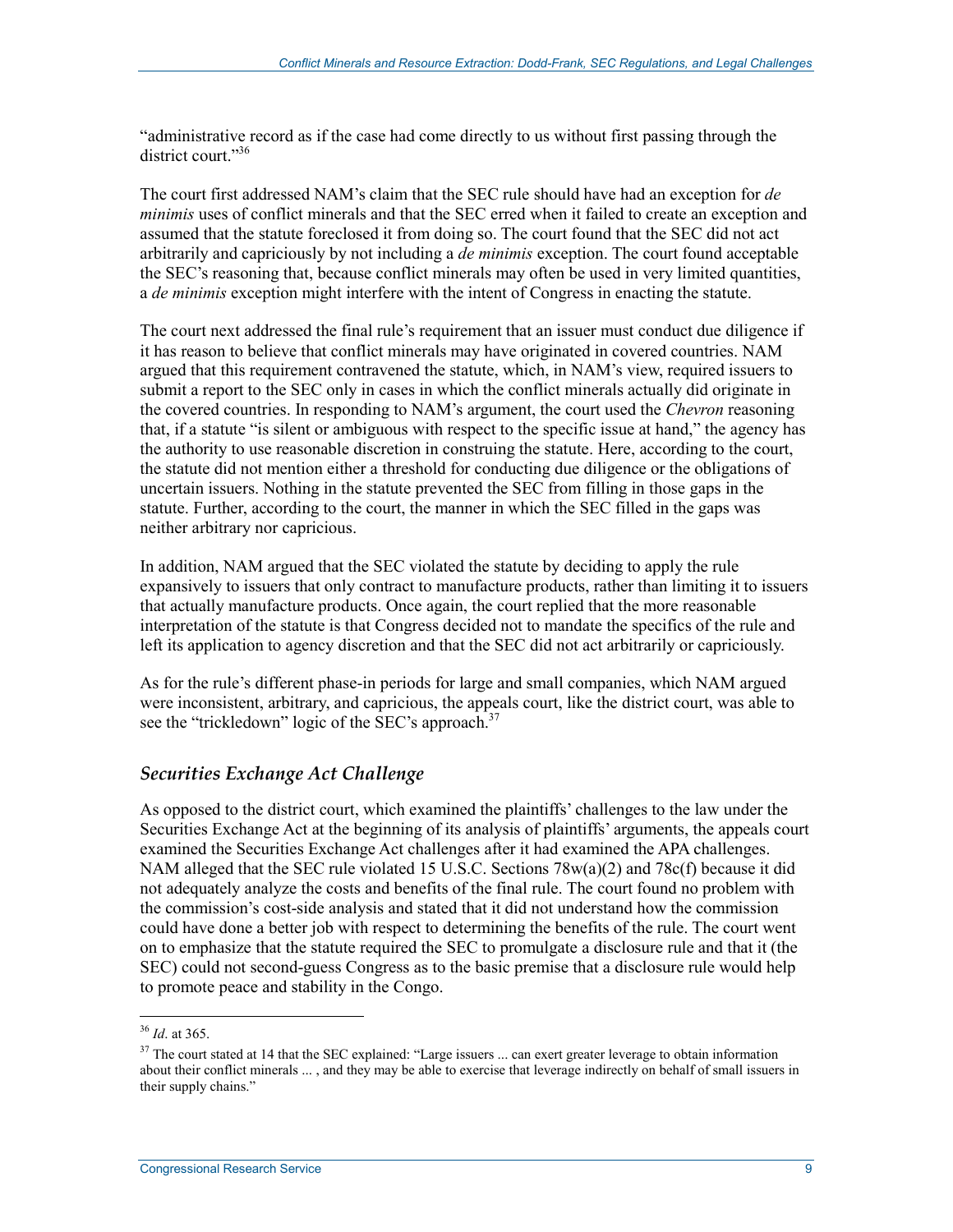#### *First Amendment Challenge*

Like the district court before it, the court of appeals determined that the regulations requiring public disclosure of the "DRC conflict" status of certain products did not qualify for rational basis review under the *Zauderer* standard.<sup>38</sup> In the course of deciding that the rational basis standard was not appropriate, the court appeared to question whether the required disclosures were purely factual. The court wrote that "[p]roducts and minerals do not fight conflicts. The label 'conflict free' is a metaphor that conveys moral responsibility for the Congo war.... By compelling an issuer to confess blood on his hands, the statute interferes with the exercise of the freedom of speech under the First Amendment.<sup>339</sup> Despite questioning whether the required disclosures were factual, the court ultimately did not decide that issue. Instead, the court refused to apply a rational basis standard because the disclosures were not required for the purpose of alleviating consumer deception. This reason was similar to the district court's analysis. Unlike the district court, the appeals court did not determine which of the remaining standards of scrutiny (i.e., intermediate or strict scrutiny) properly applied to the regulations, because the court found that the regulations did not even survive intermediate scrutiny under the *Central Hudson* test.

After laying out the basic elements of the test, the court explained its view that "the narrow tailoring requirement invalidates regulations for which 'narrower restrictions on expression would serve [the government's] interest as well.<sup>'"40</sup> Though acknowledging that the government need only show a reasonable fit between the means and ends of a regulation, the court found that "the government cannot satisfy that standard if it presents no evidence that less restrictive means would fail."<sup>41</sup> The association challenging the rules had made a number of suggestions that it believed would be less restrictive than the rules adopted by the SEC, including that the companies could be required to describe their products' status in their own words. Given the other options the SEC had for implementing the disclosure requirement and the fact that the commission "failed to explain why (much less provide evidence that) the Association's intuitive alternatives to regulating speech would be any less effective," the court found that the rules were not narrowly tailored and therefore violated the First Amendment.<sup>42</sup>

The dissent in the case would have held the decision on the First Amendment question in abeyance until the full court of appeals, sitting *en banc*, had decided the question of whether a

1

42 748 F.3d at 373.

<sup>&</sup>lt;sup>38</sup> National Ass'n of Manufacturers v. SEC, 748 F.3d 359 (D.C. Cir. 2014). This holding would later be overruled by the D.C. Circuit Court of appeals, sitting *en banc*, in a case captioned *American Meat Institute v. USDA*, 760 F.3d 8 (D.C. Cir. 2014) *en banc*. That decision, and its effects on the SEC's conflict minerals disclosure rules will be discussed further below.

<sup>39</sup> *Id*. at 371.

<sup>40</sup> *Id*. at 372. (internal citations omitted)

<sup>&</sup>lt;sup>41</sup> *Id*. Interestingly, for this principle that the government must present evidence that less restrictive means would fail in the context of applying intermediate scrutiny, the court cites Sable Comm'n v. FCC, 492 U.S. 115, 128-32 (1989). In *Sable*, the Supreme Court applied strict scrutiny to a regulation which prohibited certain indecent telephone services. Indecent speech, when not delivered over the broadcast airwaves, is fully protected speech. *Id*. at 126. Regulations of fully protected speech are subject to strict scrutiny, a higher standard than the court of appeals was applying here. *Id*. Under strict scrutiny, it is clear that the government may only apply regulations that are the least restrictive means of achieving its compelling interests. It is unclear whether the court, in this case, applied an analytical element of a higher standard of scrutiny in the context of applying a lower standard of scrutiny.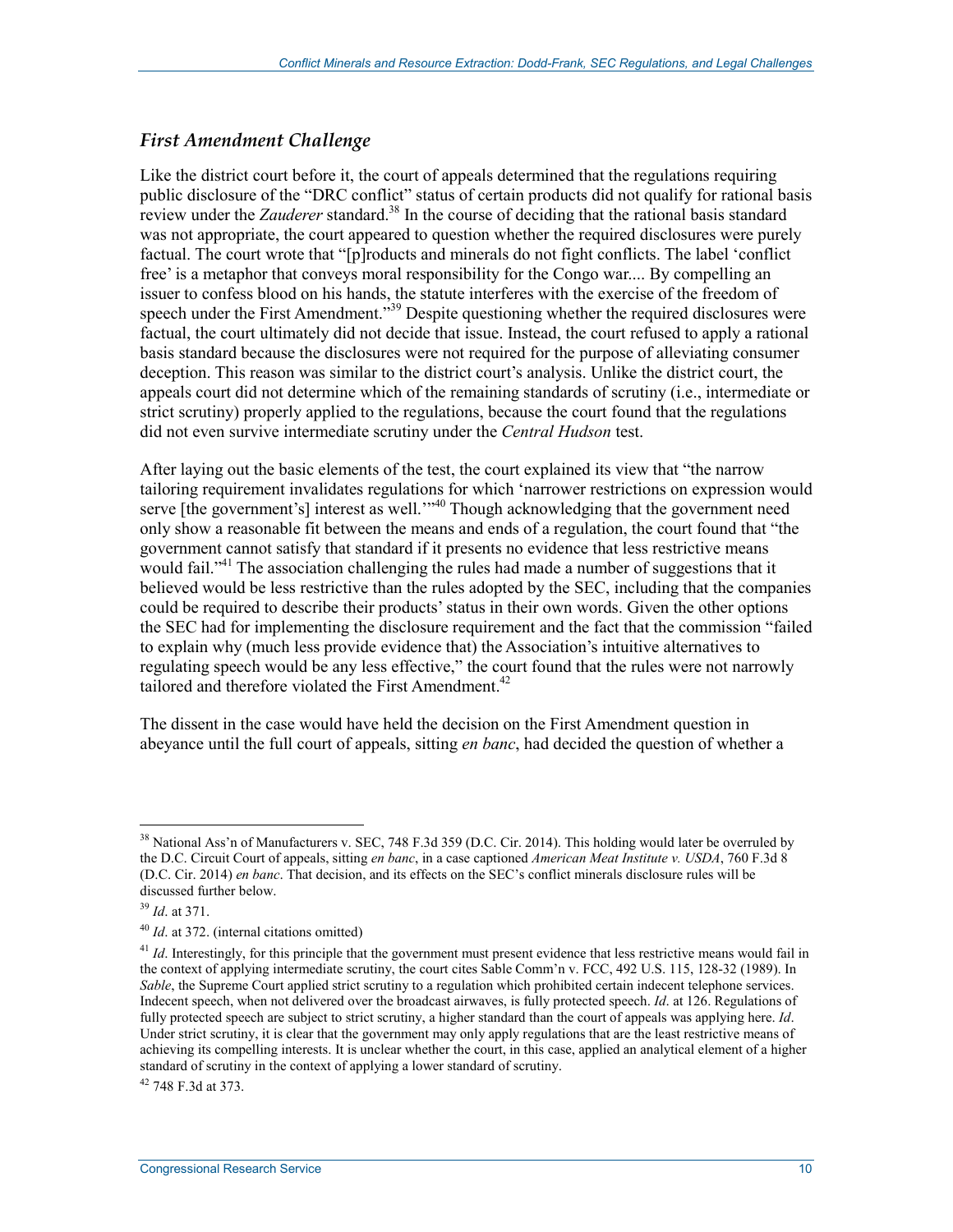rational basis standard could be applied to disclosure requirements outside of the consumer deception context.<sup>43</sup>

#### *District Court Panel Decision in NAM v. SEC is Overruled*

On July 29, 2014, the United States District Court of Appeals for the D.C. Circuit, sitting *en banc*, overruled the panel decision in *NAM v. SEC* to the extent that the panel held that the rational basis standard of review set out in *Zauderer* could not be applied to factual commercial disclosure requirements imposed for reasons other than the prevention of consumer deception. As a result of this ruling, a rehearing of *NAM v. SEC* has been granted by the original appellate panel.<sup>44</sup>

In *American Meat Institute v. UDSA*, the D.C. Circuit was asked to decide whether the *Zauderer*  rational basis standard of review could be applied to a requirement for meat producers to disclose the country of origin of their products.45 The court ultimately decided that the *Zauderer* standard could be applied to factual commercial disclosure requirements, even when the government's interest in requiring the disclosure does not include preventing consumer deception. In reaching its decision, the court acknowledged that the Supreme Court had only applied the *Zauderer* standard to disclosure requirements aimed at preventing deception. However, when closely reviewing the Supreme Court's language articulating the *Zauderer* standard's application, the court found that "the language with which *Zauderer* justified its approach ... [swept] far more broadly than the interest in remedying deception."46 In deciding *Zauderer*, the Supreme Court had noted that commercial speakers had a minimal First Amendment interest in refraining from disclosing purely factual information that would be of interest to consumers. Noting this fact, the D.C. Circuit Court of Appeals reasoned that commercial speakers' minimal speech interest in refusing to disclose seemed "inherently applicable beyond the problem of deception."<sup>47</sup> As a result, the court held that the *Zauderer* rational basis standard could be applied to purely factual disclosure requirements that are intended to fulfill government interests beyond prevention of deception. The court also explicitly overruled the portion of *NAM v. SEC* that held to the contrary.

Nevertheless, the court's decision in *American Meat Institute* has not settled the issue of whether the *Zauderer* rational basis standard should be applied to the SEC's conflict minerals rules. As noted above, *Zauderer* permits a rational basis standard of review to be applied to commercial disclosure requirements of "purely factual and uncontroversial information." The *American Meat Institute* court made clear that it was not deciding whether *Zauderer* standard could be applied to disclosure requirements where the purely factual and uncontroversial nature of the required disclosure was disputed. The court in *NAM v. SEC* had questioned, but did not decide whether the information covered by the SEC's conflict mineral disclosures was, indeed, "purely factual and uncontroversial information." Therefore, there remains a lingering question regarding the application of the *Zauderer* standard to the DRC conflict minerals disclosure requirements. While the rational basis standard may be applied to these requirements despite the fact that the rules are not intended to prevent deception, it remains to be seen whether these rules require disclosure of "purely factual and uncontroversial information." If the information required to be disclosed is

<sup>43</sup> *Id*. (Srinivasan, J. dissenting).

<sup>44 2014</sup> U.S. App. LEXIS 21753 (Nov. 18, 2014).

<sup>45 760</sup> F.3d 18 (2014).

<sup>46</sup> *Id*. at 22.

<sup>47</sup> *Id*.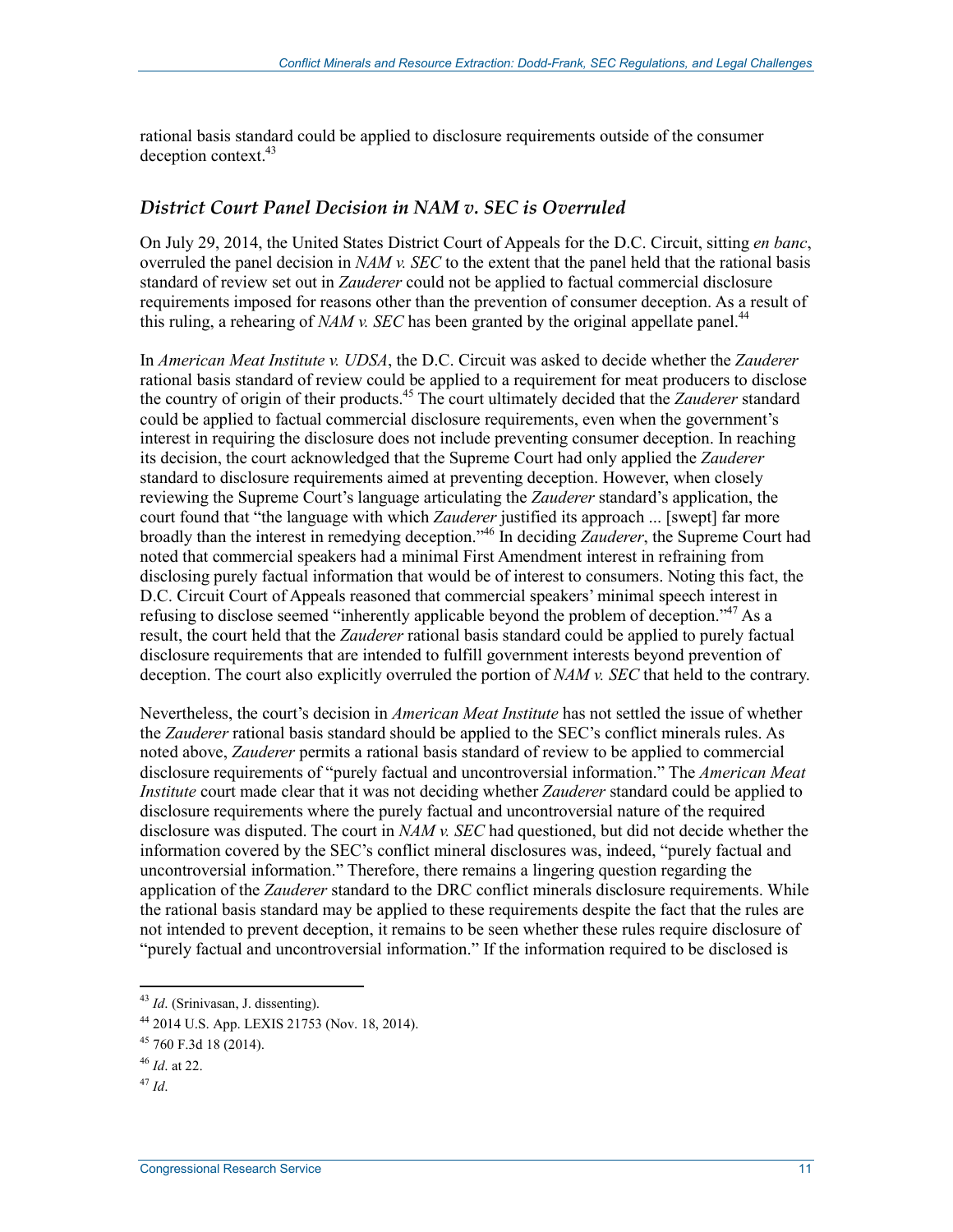not "purely factual and uncontroversial" in nature, the rules may yet fail to qualify for review under the more relaxed *Zauderer* standard.

On November 18, 2014, the panel that originally heard NAM's case against the SEC's rules granted a rehearing of the case and requested that the parties provide supplemental information in advance of the hearing.<sup>48</sup> The panel requested further information related to three questions. First, the panel asked the parties what effect, if any, the *en banc* court's decision in *American Meat Institute* has on the First Amendment issues related to the conflict minerals regulations. Second, the court asked what the meaning of "purely factual and uncontroversial information" in the context of the *Zauderer* standard is.<sup>49</sup> Third, the court has asked to what extent the question of whether the information required to be disclosed is factual and uncontroversial is a question of fact. It appears, therefore, that the court of appeals panel soon will attempt to answer the remaining questions regarding the proper standard of review to be applied to NAM's First Amendment challenges.

#### **SEC Guidance on Filing Conflict Minerals Disclosure Forms**

In light of the decision by the court of appeals, on April 29, 2014, the SEC issued guidance on what covered companies must file with respect to the disclosures required by the conflict minerals rule.<sup>50</sup> The commission expects companies to file reports and address those parts of the rule that the court upheld. Specifically, the Division of Corporate Finance stated,

[C]ompanies that do not need to file a Conflict Minerals Report should disclose their reasonable country of origin inquiry and briefly describe the inquiry they undertook. For those companies that are required to file a Conflict Minerals Report, the report should include a description of the due diligence that the company undertook. If the company has products that fall within the scope of Items  $1.01(c)(2)$  or  $1.01(c)(2)(i)$  of Form SD, it would not have to identify the products as "DRC conflict undeterminable" or "not found to be 'DRC conflict free,'" but should disclose, for those products, the facilities used to produce the conflict minerals, the country of origin of the minerals and the efforts to determine the mine or location of origin. $51$ 

## **Section 1504 of Dodd-Frank**

#### **Statute**

Section 1504 of Dodd-Frank, codified at 15 U.S.C. Section 78m(q), requires resource extraction issuers<sup>52</sup> to disclose to the commission payments made to a foreign government or federal

1

(i) is required to file an annual report with the Commission; and

<sup>48 2014</sup> U.S. App. LEXIS 21753 (Nov. 18, 2014).

<sup>49</sup> *Id*.

<sup>50</sup> http://www.sec.gov/News?publicStmt/Detail/PublicStmt/1370541681994#.

<sup>51</sup> *Id.* 

<sup>52 &</sup>quot;[T]he term 'resource extraction issuer' means an issuer that—

<sup>(</sup>ii) engages in the commercial development of oil, natural gas, or minerals. Dodd-Frank, §1504,

specific provision codified at 15 U.S.C.  $\frac{$78m(q)(1)(D)}{2}$ .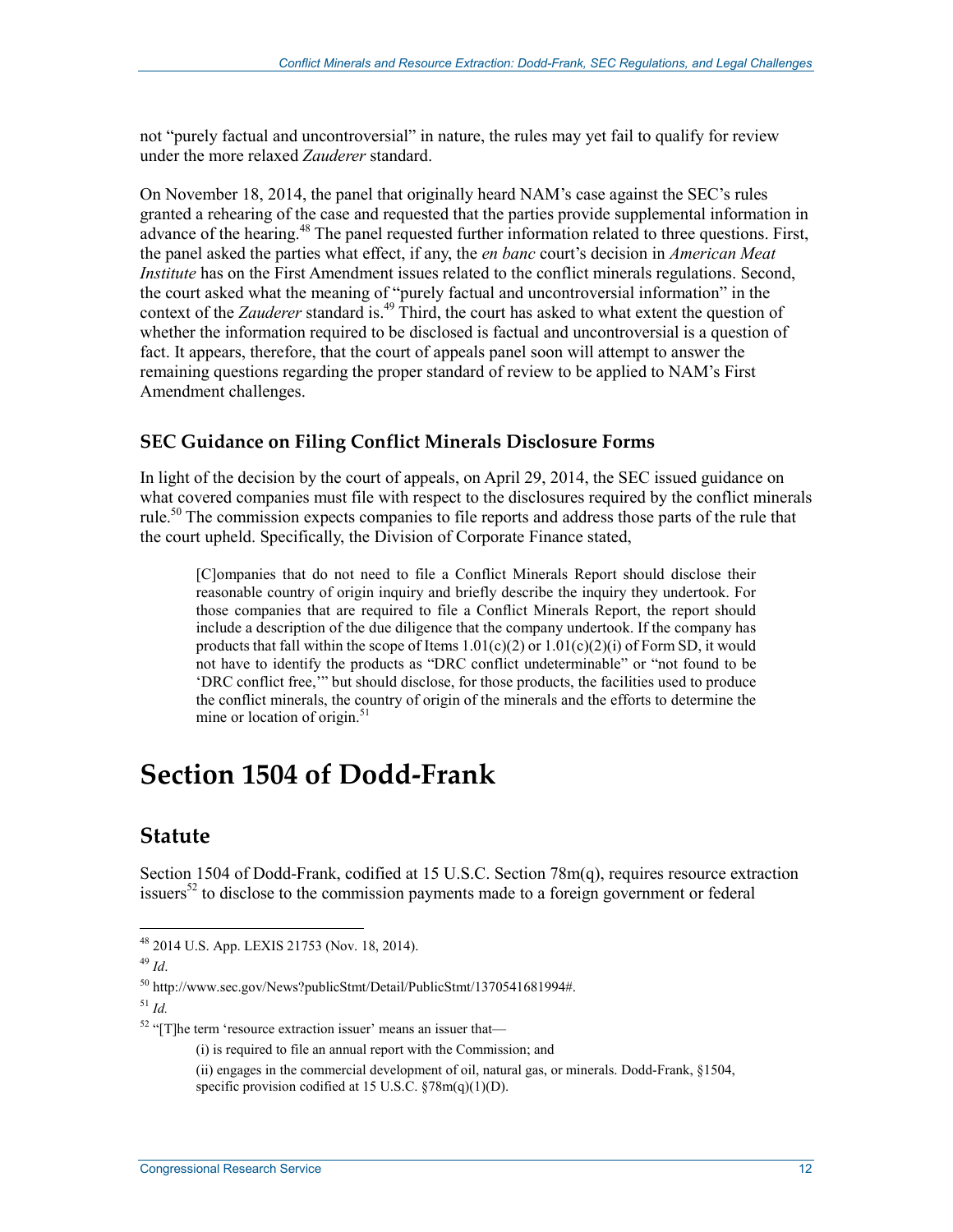government for the purpose of the commercial development of oil, natural gas, or minerals. The resource extraction issuer, a subsidiary of the issuer, or an entity under the control of the issuer must include this information in an annual report filed with the SEC. Information to be disclosed shall include the type and total amount of the payments made for each project of the resource extraction issuer concerning the commercial development of oil, natural gas, or minerals and the type and total amount of the payments made to each government. The statute mandates that the rules, to the extent practicable, shall support the commitment of the United States to international transparency promotion efforts concerning the commercial development of oil, natural gas, or minerals. The commission must, to the extent practicable, make a compilation of the information available online to the public.

### **Regulations53**

On August 22, 2012, the SEC issued final rules (later challenged and vacated by a court decision discussed in the following section) to implement Section 1504.54 17 C.F.R. Section 240.13q-1 required every resource extraction issuer engaged in the commercial development of oil, natural gas, or minerals to file a report on Form  $SD<sup>55</sup>$  within the period specified in the form and to disclose the information specified by the form. "Commercial development of oil, natural gas, or minerals includes exploration, extraction, processing, and export of oil, natural gas, or minerals, or the acquisition of a license for any such activity.<sup>556</sup> The rule required that the reports be made publicly available.

### **Legal Challenge**

In October 2012, the American Petroleum Institute, the U.S. Chamber of Commerce, the Independent Petroleum Association of America, and the National Foreign Trade Council filed suit against the SEC. Plaintiffs challenged the SEC rule on the basis that it violated the First Amendment guarantee of freedom of speech, that it was arbitrary and capricious under the APA, and that the SEC, as with Section 1502, had made an inadequate cost-benefit analysis before promulgating the rule. With respect to the First Amendment challenge, the plaintiffs alleged that, because the SEC rule required disclosures that would arguably allow business competitors access to sensitive commercial information, they would be compelled to engage in speech that would have "disastrous effects on the companies, their employees, and their shareholders" in violation of their First Amendment rights. With respect to the inadequate cost-benefit analysis challenge, the plaintiffs alleged that the SEC violated its statutory duty under Section 23(a)(2) of the Securities Exchange  $Act^{57}$  to consider the public interest and refrain from adopting a rule that would impose a burden upon competition. Oxfam International, an international human rights organization, was granted permission to intervene in the case in support of the rules.<sup>58</sup>

 $53$  The regulations are not in effect because they were vacated by the court decision discussed in the following section, "Legal Challenge."

<sup>54 17</sup> C.F.R. §§240.13q-1 and 248.

<sup>55</sup> A copy of Form SD may be found at http://www.sec.gov/about/forms/formsd.pdf.

<sup>56 17</sup> C.F.R. §240.13q-1(a)(b)(2).

<sup>57</sup> *See* footnote 8 above.

<sup>&</sup>lt;sup>58</sup> "Transparency in the oil, gas and mining industry is now a global norm," said Gary [Ian Gary, senior policy manager of Oxfam America's oil, gas and mining program]. Oil companies should join citizens in resource-rich countries, investors, and energy consumers in supporting disclosure rather than seeking to turn back the tide through litigation and (continued...)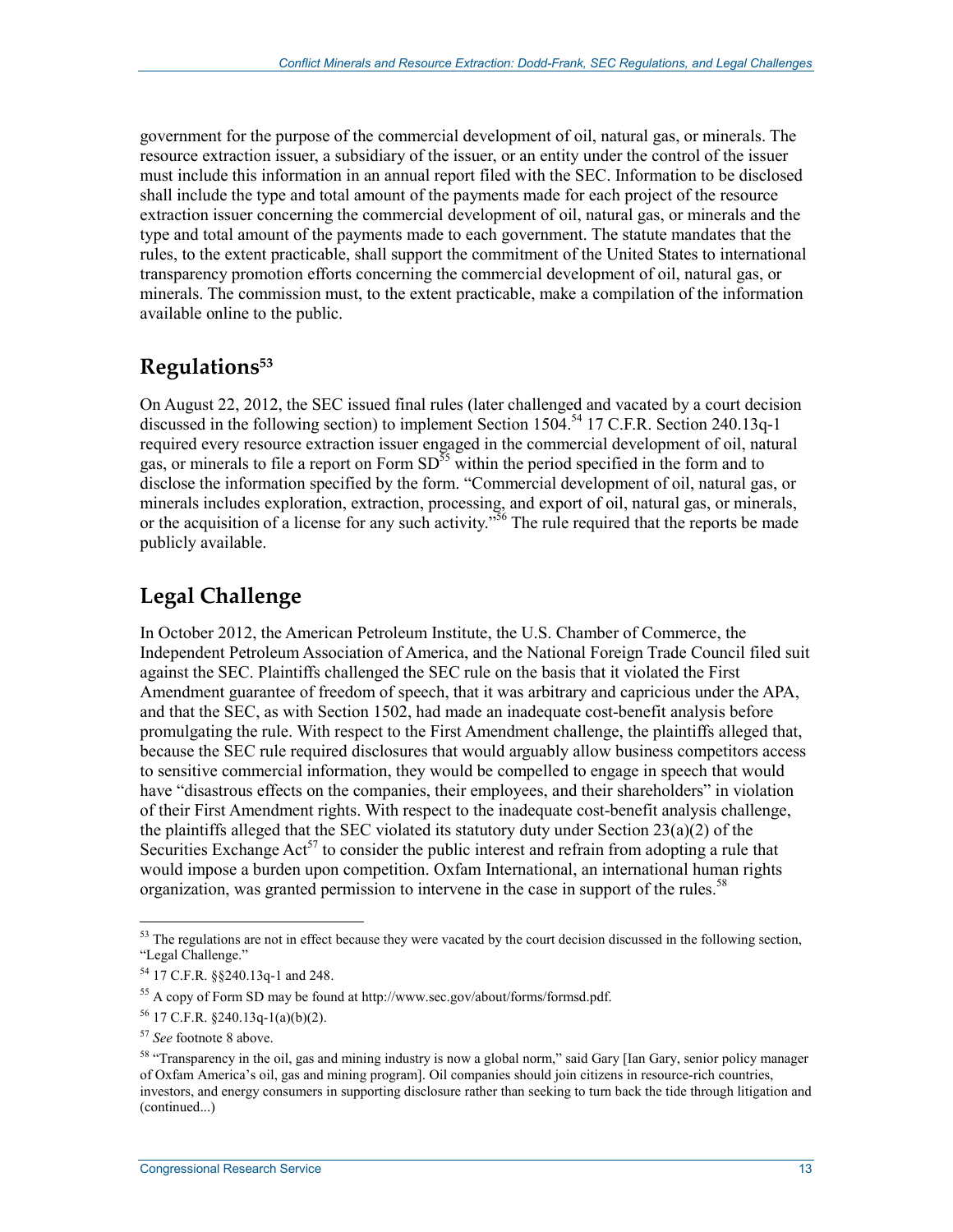#### **Federal District Court Decision**

The case, *American Petroleum Institute v. Securities and Exchange Commission,*59 was decided on July 2, 2013, by the U.S. District Court for the District of Columbia.

The court ruled in favor of the plaintiffs and granted the plaintiffs' motion for summary judgment, vacated the rule, and remanded the rule to the SEC for further proceedings. The court did not reach the plaintiffs' First Amendment challenge or most of their Administrative Procedure Act arguments "because [it determined that] two substantial errors require[d] vacatur: the Commission misread the statute to mandate public disclosure of the reports, and its decision to deny any exemption was, given the limited explanation provided, arbitrary and capricious.<sup> $50$ </sup>

In its analysis of the validity of the rule, the court applied "*Chevron*'s well-worn framework."<sup>61</sup> As described before, the court first must ask whether Congress directly spoke to the precise question at issue and, if Congress has done so, an agency must in its rule adhere to the unambiguously expressed intent of Congress. If the statute is silent or ambiguous concerning the specific issue, a court moves to the second step and must defer to an agency's interpretation of the statute so long as the interpretation is "based on a permissible construction of the statute." The court went on to quote from a D.C. Circuit case that "deference is only appropriate when the agency has exercised its *own* judgment.<sup>"62</sup> If the agency's rule is based on an inaccurate interpretation of the law, its rule cannot stand.

The first basis upon which the court vacated the SEC rule concerned the SEC's requirement that the reports be made publicly available. The court stated that the SEC clearly believed that it was bound to make the annual reports publicly available. With this decision, the commission stopped its *Chevron* analysis at Step One and believed that it did not have discretion to reach another result. The district court concluded that, therefore, no deference to the SEC's statutory interpretation is warranted because the SEC did not exercise its own judgment; rather, it believed that the interpretation was compelled by Congress. The court then faced the task of determining whether the statute compelled the public disclosure of full payment information, or in *Chevron* terms, "whether Congress has directly spoken to the precise question at issue."

The court found that the SEC wrongly concluded that Section 1504 of Dodd-Frank required reports of resource extraction issuers to be made publicly available and cited the language in the statute requiring the SEC to make public only a "compilation of the information required to be submitted" to the SEC "to the extent practicable." The statute required the disclosure of annual reports but did not indicate whether the disclosures must be public or whether they may be made only to the SEC. The statute also expressly addressed the public availability of the information and established a more limited requirement for what must be made publicly available than, for example, what must be made publicly available in an annual report. According to the court, the

<sup>(...</sup>continued)

threaten global progress toward reducing corruption in resource-rich countries." http://www.oxfamamerica.org/press/ oxfam-calls-on-exxon-shell-bp-and-chevron-to-withdraw-support-from-oil-industry-lawsuit-get-on-transparency-train/. 59 Civil Action No. 12-1668 (JDB) (D.D.C. July 2, 2013).

<sup>60</sup> *Id.* at 7.

<sup>61</sup> *See* discussion of *Chevron* above at p. 4.

<sup>62</sup> Transitional Hosps. Corp. v. Shalala*,* 222 F.3d 1019, 1024 (D.C. Cir. 2000).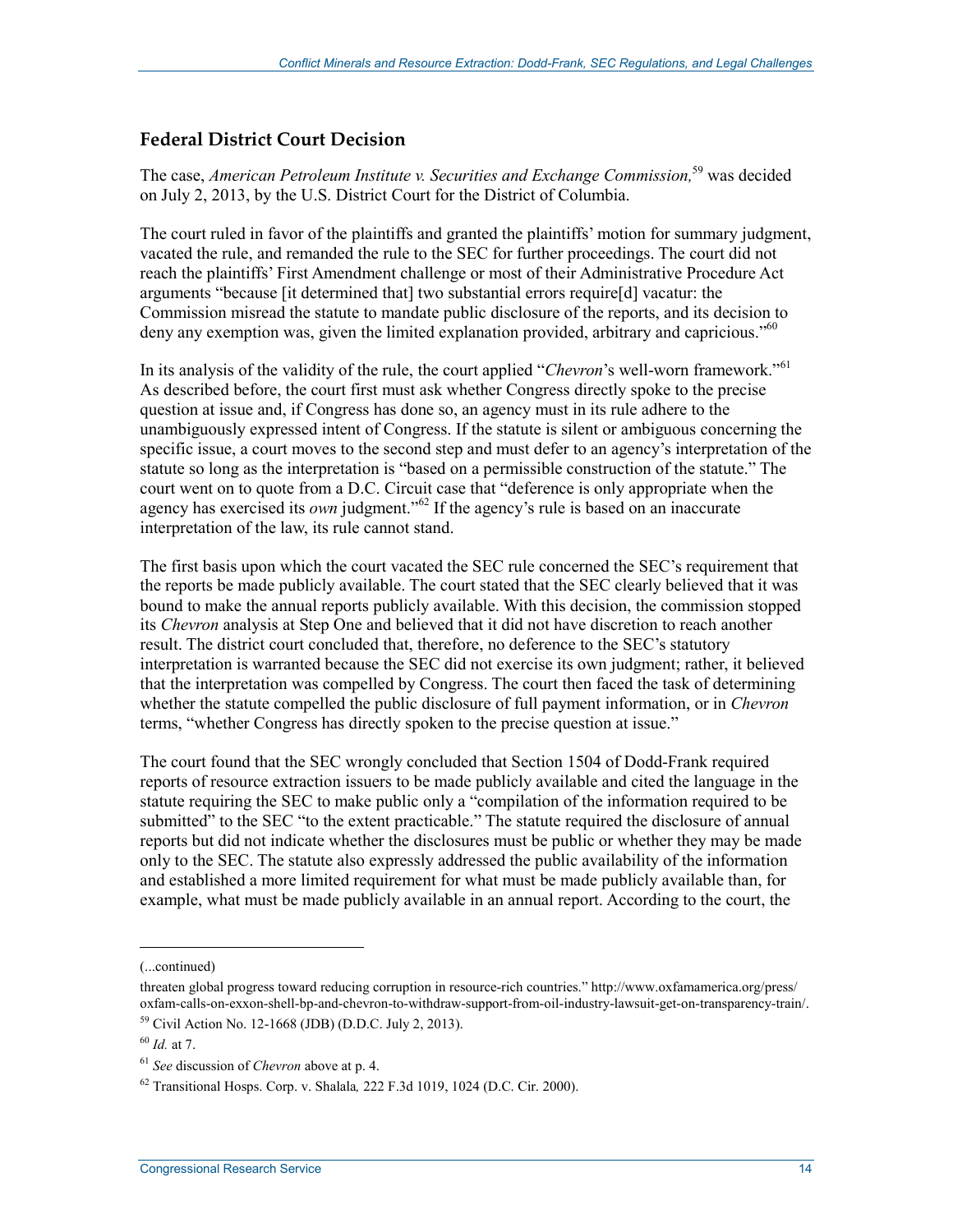SEC offered no persuasive arguments that the statute unambiguously required that the full reports be publicly disclosed.

The court stated,

The Commission did not indicate in the Rule the form that a compilation would take, opting instead to assure public availability by requiring public filing of the annual reports themselves. Nonetheless, the Commission's briefs confirm that it misinterprets the word "compilation."

With this statement, the court concluded that the agency's remaining arguments for mandating public disclosure of the annual reports derived from this error. The court went into a lengthy discussion of the meaning of "compilation of information," looking at such sources as judicial opinions and Shakespeare's sonnets, and found that the term can have a wide variety of meanings and a combination of elements. After this discussion, the court stated that the commission was not required by the statute to make all of the information available on an annual basis but, rather, a "significant responsibility" to evaluate the information to determine whether disclosing it in a compilation is practicable and then use the information to make a compilation.

The court then turned to intervenor Oxfam's arguments in support of the rule and found them similarly unpersuasive. For example, Oxfam argued that Congress intended public disclosure when it inserted Section 1504 of Dodd-Frank into Section 13 of the Securities Exchange Act, which created the public reporting requirements for filing issuers. The court refuted this argument by stating that the Securities Exchange Act does not define a report as something that must be publicly filed and does not preclude the confidential treatment of reports that are filed. The court also disagreed with Oxfam's argument that the SEC's decision was reasonable and reiterated "black letter law" that an agency's regulation has to be declared invalid if the regulation was not based upon the agency's own judgment but, instead, upon the unjustified assumption that Congress indicated that such a regulation was desirable or required.

The second basis upon which the court vacated the SEC rule concerned the SEC's rejection of any exemption where disclosure is prohibited. The court found that the denial of any exemption for countries in which resource extraction payment disclosures are prohibited was arbitrary and capricious. According to the court, commentators expressed concern that, because Angola, Cameroon, China, and Qatar prohibit disclosure of payment information, there could be added billions of dollars to issuers dealing in resource extraction that would have a significant impact upon their profitability and ability to compete. The court found these concerns warranted, but the SEC argued that, although it understood the concerns, adopting an exemption would be "inconsistent with the structure and language" of the statute.

The Securities Exchange Act provided the SEC with the authority to make exemptions from some of its provisions, including the section in which the resource extraction provision is codified. Although the exemption authority is discretionary, exercising it could, according to the court, be required in some circumstances by the SEC's competing statutory obligations, such as the requirement that the SEC" shall not adopt any ... rule or regulation which would impose a burden on competition not necessary or appropriate in furtherance of the purposes of this chapter.<sup>563</sup> In addition, the court stated, an agency decision concerning exemptions must be based upon

<u>.</u>

 $63$  15 U.S.C.  $\S78w(a)(2)$ .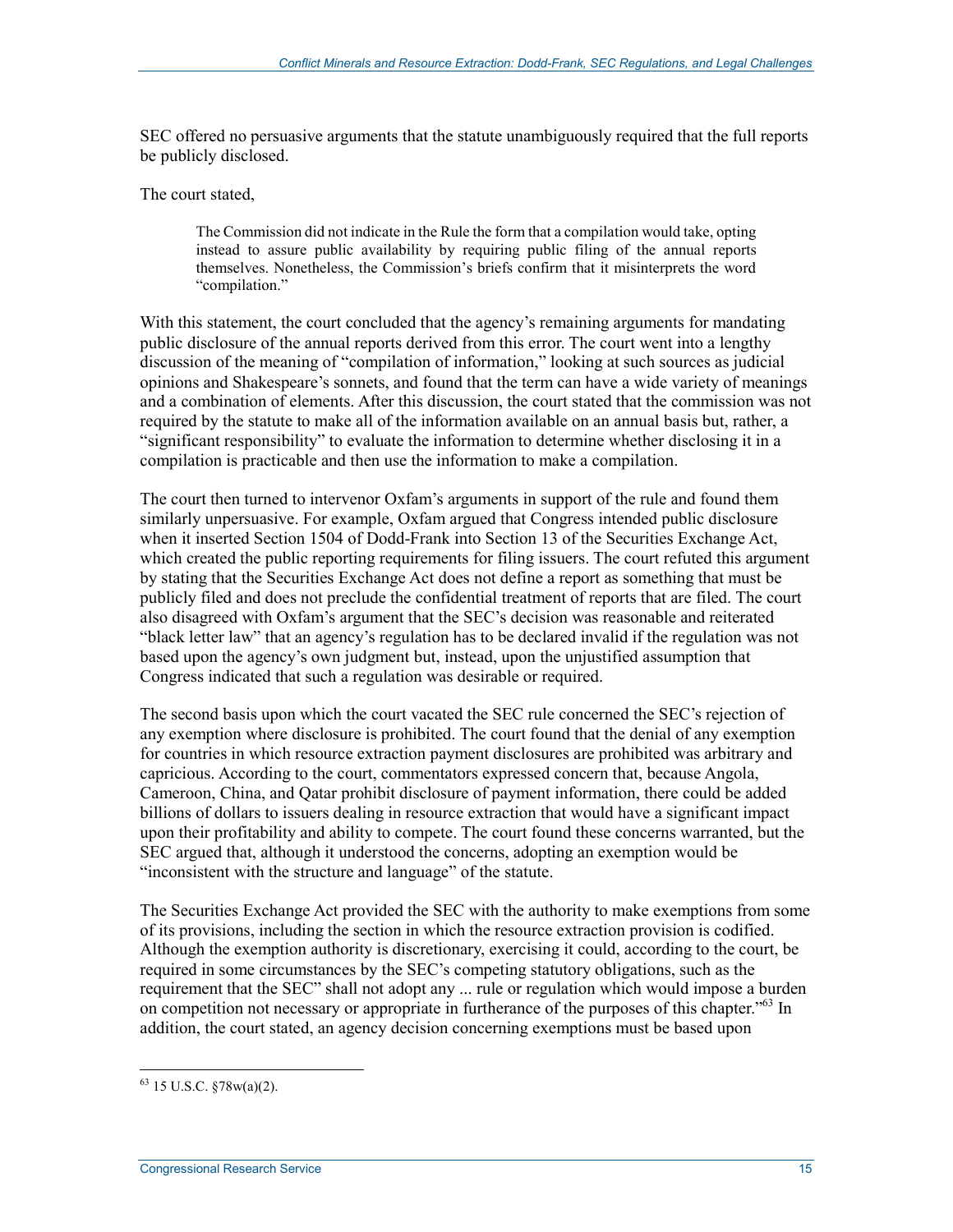reasoned decision-making. With these principles in mind, the court rejected the SEC's reasoning for not providing an exemption from the disclosure requirements, stating,

The Commission's primary reason for rejecting an exemption does not hold water. The Commission argues that an exemption would be "inconsistent" with the "structure and language of Section 13(q).... " But this argument ignores the meaning of "exemption," which, by definition, is an exclusion or relief from an obligation, and hence will be inconsistent with the statutory requirement on which it operates. Nor does it help to argue that section 13(q)'s transparency objectives "are best served" by permitting no exemptions.... That an exemption is inconsistent with a statutory provision or that the provision's purpose is "best" served by allowing no exemptions is hence no answer at all.

As for the SEC's second explanation—that an exemption might undermine the statute by encouraging countries to adopt laws that would prohibit the disclosure required by the rule—the court stated that a court will typically not permit any of the rationales used by an agency when one of the multiple rationales that an agency has relied upon is deficient. The SEC could have limited the exemption to the four countries that the commentators cited, for example, in order to address this concern. Because the agency did not provide an exemption of this limited type but, instead, focused on what it believed to be the statute's apparent purpose, it showed itself averse to sacrificing any of the statute's aims despite the cost, thereby "abdicating its statutory responsibility to investors."<sup>64</sup> The court therefore concluded that the SEC's exemption analysis was arbitrary and capricious and invalidated the rule.

The SEC has stated that it will not appeal the case and will, instead, "undertake further proceedings" concerning issuing another rule that is in keeping with the court's decision.<sup>65</sup> The SEC has not yet issued a new rule. As a result of the SEC's inaction, Oxfam America has filed a lawsuit against the SEC in the U.S. District Court for the District of Massachusetts over the agency's delay in issuing a new resource extraction disclosure rule.<sup>66</sup> The SEC has asked the court to deny Oxfam's motion for a summary judgment to issue a new rule within a prescribed time and "instead allow the Commission to report on its progress in promulgating the proposed rule no later than October 31, 2015, the time by which it expects to consider a revised proposed rule."<sup>67</sup>

## **Conclusion**

The SEC's rules implementing Sections 1502 and 1504 of Dodd-Frank have clearly been controversial. The D.C. District Court upheld the rules for Section 1502, but, although it upheld the bulk of the rules and the SEC's administrative authority to promulgate them, the D.C. Circuit struck down as a violation of the First Amendment the part of the rules requiring issuers to

<sup>64</sup> *Id.* at 27.

<sup>65</sup> http://www.financialexecutives.org/KenticoCMS/FEI\_Blogs/Financial-Reporting-Blog/September-2013/SEC-To-Undertake-Further-Work-on-Resource-Extracti.aspx#axzz35mmNLjlD.

<sup>66</sup> Oxfam America, Inc. v. Securities and Exchange Commission, No. 14-cv-13648 (D. Mass. September 18, 2014). For more information on the Oxfam lawsuit, *see* CRS sidebar titled: "Oxfam Sues SEC Over Not Yet Issuing New Resource Extraction Disclosure Rule." http://www.crs.gov/LegalSidebar/details.aspx?ID=1108&Source=search.

<sup>67</sup> Memorandum of Law in Support of the SEC's Cross-Motion for Summary Judgment and Opposition to Oxfam's Motion for Summary Judgment (February 27, 2015), *located at* https://www.complianceweek.com/sites/default/files/ Oxfam\_America\_Inc\_v\_Securities\_&\_Exchange\_Commission\_madce-14-13648\_\_0024.0.pdf.